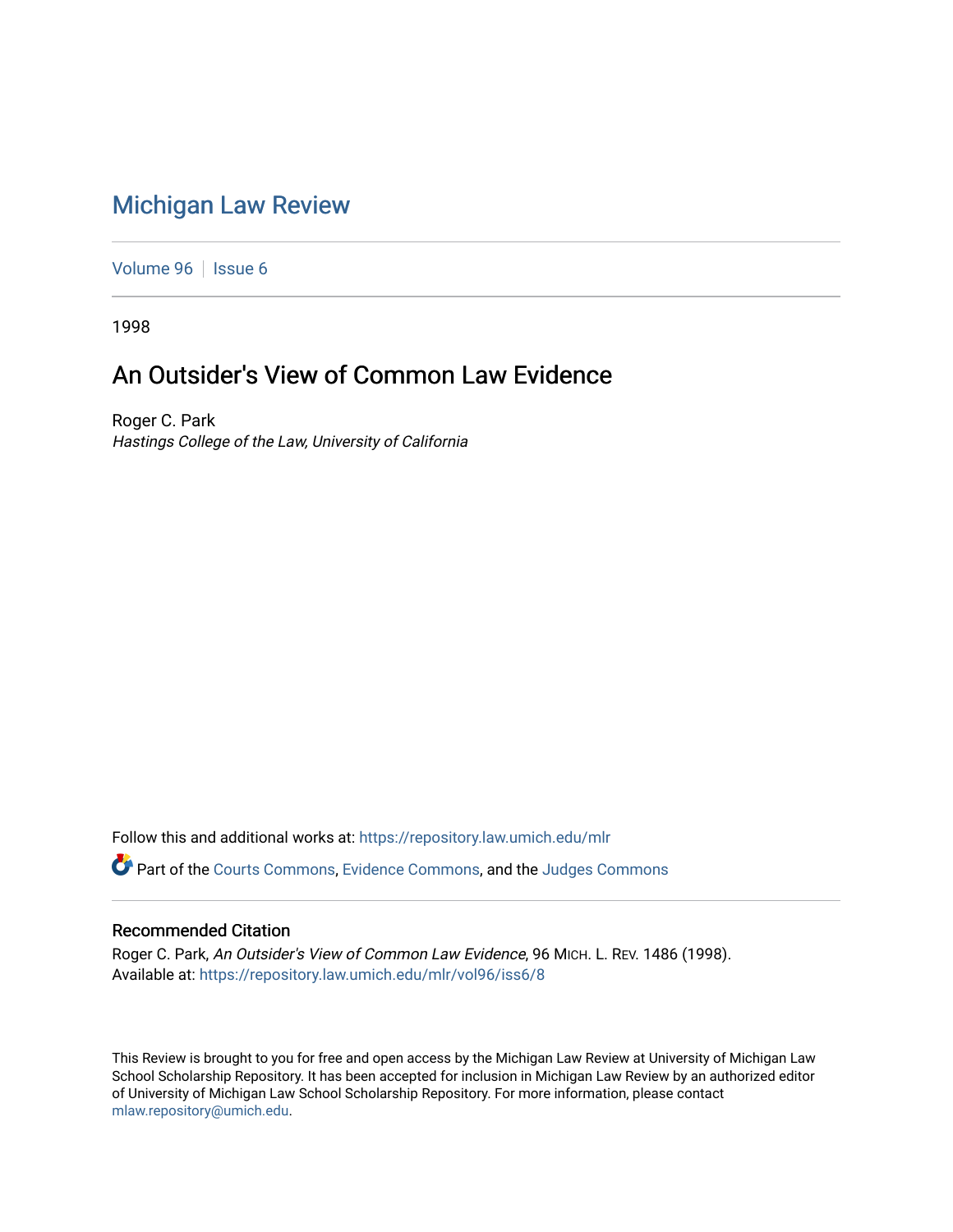### AN OUTSIDER'S VIEW OF COMMON LAW EVIDENCE

#### Roger C. Park\*

### EVIDENCE LAW ADRIFT. By Mirjan R. Damaška. New Haven: Yale University Press. 1997. Pp. x, 158. \$27.50.

If the discovery of truth be the end of the rules of evidence, and if sagacity consist in the adaptation of means to ends, it appeared to me that, in the line of judicature, the sagacity displayed by the sages of law was as much below the level of that displayed by an illiterate peasant or mechanic in the bosom of his family, as, in the line of physical science, the sagacity displayed by the peasant is to the sagacity displayed in the same line by a Newton.<sup>1</sup>

There have been improvements since Bentham's jeremiad. But Anglo-American evidence law is still puzzling. It rejects the common-sense principle of free proof in favor of a grotesque jumble of technicalities. It has the breathtaking aspiration of regulating inference by rule, causing it to exalt the foresight of remote rulemakers over the wisdom of on-the-spot adjudicators. It departs from tried-and-true practices of rational inquiry, as when it prohibits courts from using categories of evidence that are freely used both in everyday life and in the highest affairs of state. Sometimes it seems to fear dim light more than deep darkness, as when it tells judges to exclude hearsay even though the declarant cannot possibly give live testimony. At times it treats jurors as fools or bigots; at others it venerates them as sages. To top it all, evidence law's greatest scholars have been among its strongest debunkers.

The institutional context in which evidence law operates partly explains and partly justifies its approach to factfinding, as scholars and judges have recognized. Many of them subscribe to Thayer's view that evidence law is the "child of the jury system,"2 and that exclusionary rules are needed to protect the jury against cognitive shortcomings. Others have thought of evidence law mainly as the child of the adversary system, viewing exclusionary rules as an at $tempt$  to achieve adversarial fairness  $-$  a game with even chances

<sup>\*</sup> James Edgar Hervey Professor of Law, Hastings College of the Law, University of California. A.B. 1964, J.D. 1969, Harvard. - Ed. I am grateful to my colleagues Richard S. Frase and Gordon Van Kessel for helpful comments, and to Lynn Dean, Jim Day, and Shalini Kedia for useful research assistance.

<sup>1. 1</sup> JEREMY BENTHAM, RATIONALE OF JUDICIAL EVIDENCE 5-6 (John S. Mill ed., 1827).

<sup>2.</sup> JAMES B. THAYER, A PRELIMINARY TREATISE ON EVIDENCE 266 (1898); cf. Charles T. McCormick, Law and the Future: Evidence, 51 Nw. U. L. REv. 218, 224-25 (1956).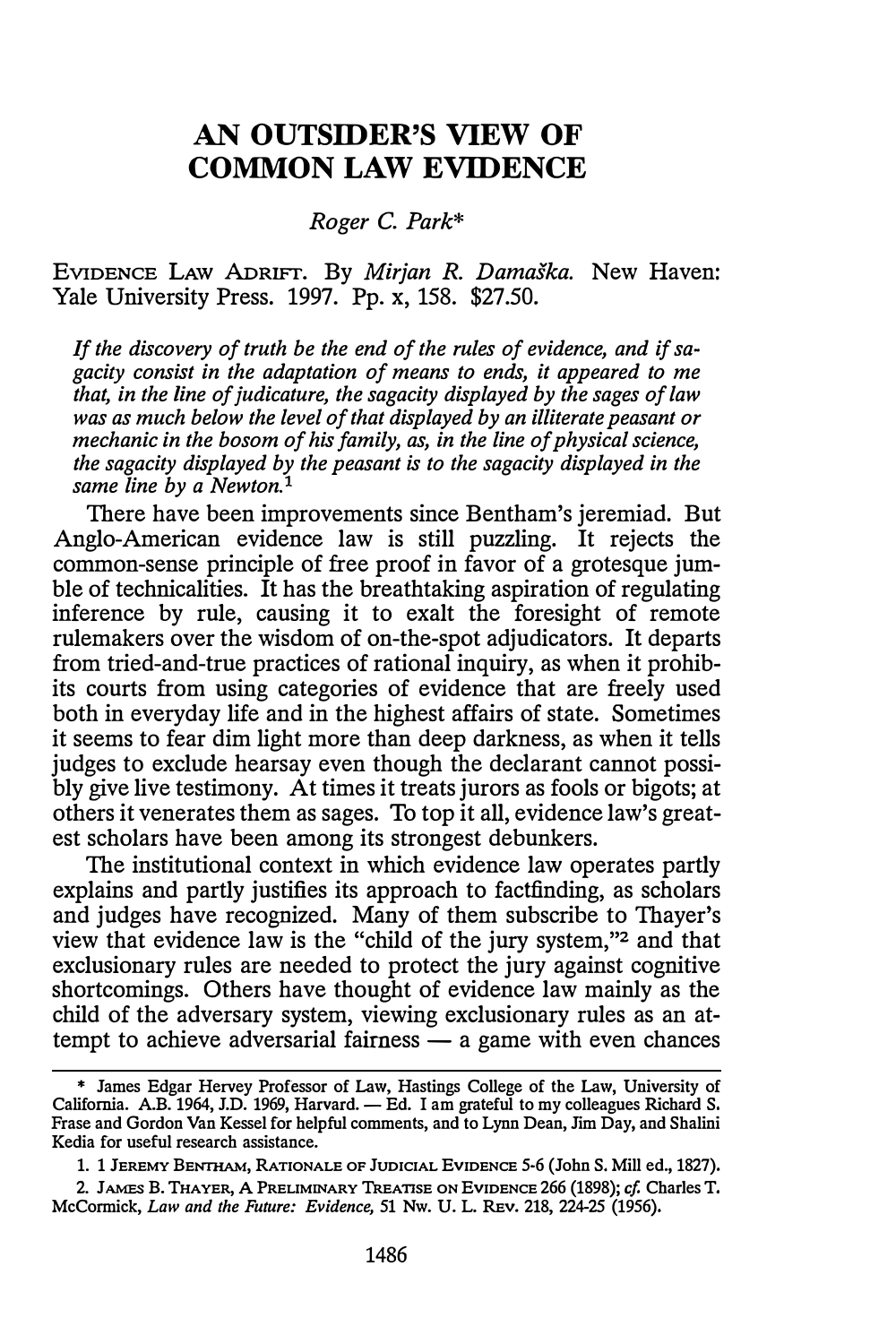$\overline{a}$ 

- or to overcome or prevent adversarial distortions of truth.<sup>3</sup> Still others have explained its peculiarities as stemming from a desire to purify courts of perjury and fabrication,4 or as an attempt to achieve public acceptance of verdicts whatever their accuracy.<sup>5</sup> Of course, these theories can be combined.6

Mirjan Damaška's Evidence Law Adrift<sup>7</sup> is a major addition to the literature of explanation and critique. Damaska brings an outsider's view  $-$  the perspective of one trained in Continental law  $$ to the question why Anglo-American factfinding is "so peculiar" (p. 2). He applies an "analytical and interpretive" approach, one that mainly attempts to identify current justifications rather than historical causes (p. 3). In doing so, he separates Anglo-American institutions that evolved as a single organism  $-$  such as the bifurcated judge-jury system — into distinct elements. He then examines each element, testing the current support that it gives to the edifice of evidence law. Damaska's adroitness at isolating procedural features for separate analysis and at contrasting them with their Continental counterparts helps common law scholars see their system in a new light. He has written a book that every evidence scholar should read, and that will be helpful to anyone interested in trials and court procedure.

#### I. THE THREE PILLARS

Damaska identifies three pillars of the common law of evidence: the bifurcated judge-jury system, the temporal concentration of proceedings, and the party-dominant adversary system. These three features, present in a much stronger and more pervasive form in Anglo-American systems than in Continental systems, are the necessary support for many of the common law rules of evidence. They are especially useful in explaining the otherwise puzzling intrinsic rules (like the hearsay rule) that purportedly protect the factfinder against misdecision. Damaska concludes that the American law of evidence is eroding because these pillars are crumbling.

6. See, e.g., RUPERT CROSS & CoLIN TAPPER, CROSS ON EVIDENCE 1 (6th ed. 1985) (combining adversarial and jury-trial rationales).

7. Mirjan Dama5ka is Sterling Professor of Law, Yale Law School.

<sup>3.</sup> See, e.g., Edmund M. Morgan, The Jury and the Exclusionary Rules of Evidence, 4 U. CHI. L. REV. 247 (1937); Dale A. Nance, The Best Evidence Principle, 73 Iowa L. REV. 227 (1988); cf. John H. Langbein, Historical Foundations of the Law of Evidence: A View from the Ryder Sources, 96 COLUM. L. REV. 1168 (1996).

<sup>4.</sup> See Edward J. Imwinkelried, The Worst Evidence Principle: The Best Hypothesis as to the Logical Structure of Evidence Law, 46 U. MIAMI L. REv. 1069 (1992).

<sup>5.</sup> See Charles Nesson, The Evidence or the Event? On Judicial Proof and the Acceptability of Verdicts, 98 HARV. L. REV. 1357, 1392 (1985). For a rebuttal, see Ronald J. Allen, Rationality, Mythology, and the "Acceptability of Verdicts" Thesis, 66 B.U. L. Rev. 541 (1986).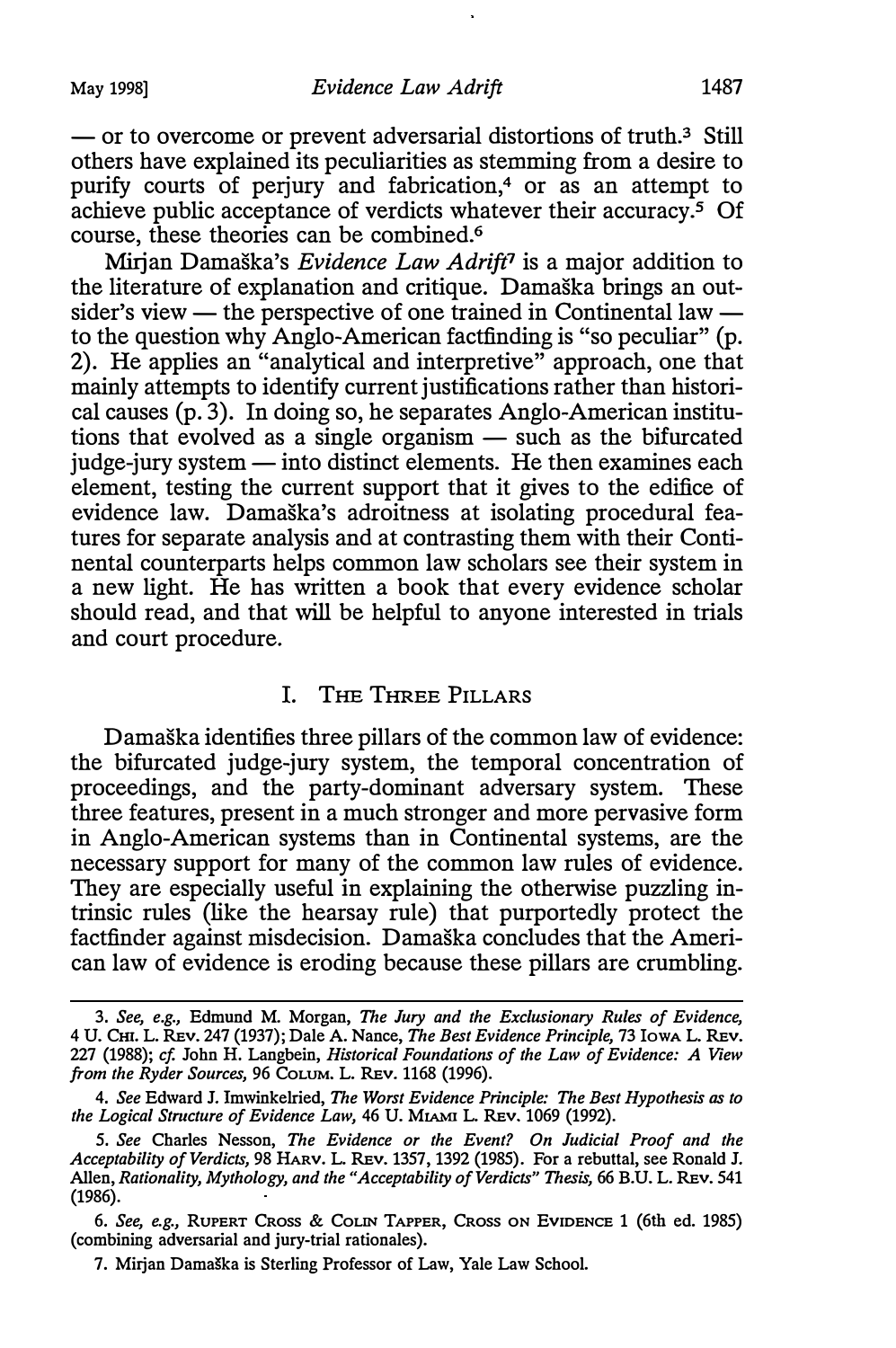He agrees with the widespread view that jury trial is important, but parts with convention in his analysis of the source of its importance (pp. 26-57). He dissects jury trial in a way that invites us to see the centrality of features that are often neglected or taken for granted. He points out that the participation of  $lay$  factfinders is not, in itself, an explanation for evidence rules (pp. 30-33). Amateurs would use heuristics and strategies from ordinary life, not rules of evidence. Even the infusion of professional judges would not create a need for rules of evidence, so long as judges and jurors deliberated together, as in Continental environments in which lay factfinders work with professionals (pp. 26-29).

Damaska gives little credit to the argument that jurors need to be protected from their own cognitive shortcomings (pp. 29-33). Though this concern helps explain the origin of evidence rules, in order to justify them one must also show that the excluded classes of information have a greater potential to skew lay than professional judgment. There is no reason to believe jurors are less able than judges to assess the weight of hearsay, or are more vulnerable to the temptation of propensity inferences. Even for statistical and scientific evidence, the average trial judge may be as baffled by complexity as the average trial juror. At any rate, it is inconsistent to claim that jurors have cognitive shortcomings and at the same time expect them to follow complicated limiting instructions.

Damaska's debunking of this rationale of evidence law is often persuasive, but occasionally he seems to yield to a debater's temptation to push a point too hard. True, there is little reason to think that judges are better equipped to handle hearsay or character evidence than jurors. But to say that judges will be as baffled as jurors by novel scientific evidence seems to deny the value of general education.<sup>8</sup> At any rate, judges do *believe* that they know more than jurors. Their conduct is undeniably influenced by the fact that jurors are neither lawyers nor experts. Were the other half of the split tribunal a scientific panel or a fellow judge, the evidence screener would be much less likely to create barriers. As might be expected from an author convinced of the importance of neglected features, Damaska's nod to more pedestrian explanations is a somewhat grudging one (pp. 30-31, 128).

Having minimized the most obvious evidence-related feature of jury trial, Damaška turns to other aspects that might escape notice when thinking about reasons for evidence law. Consider the cryptic, unexplained verdict, which is anathema on the Continent

<sup>8.</sup> Nor does use of limiting instructions necessarily show that judges have an inconsistent attitude toward jurors. The fact that judges give jurors complicated limiting instructions does not necessarily imply that they think them to be geniuses; limiting instructions could simply be the least of the evils, better than excluding the evidence and better than saying nothing.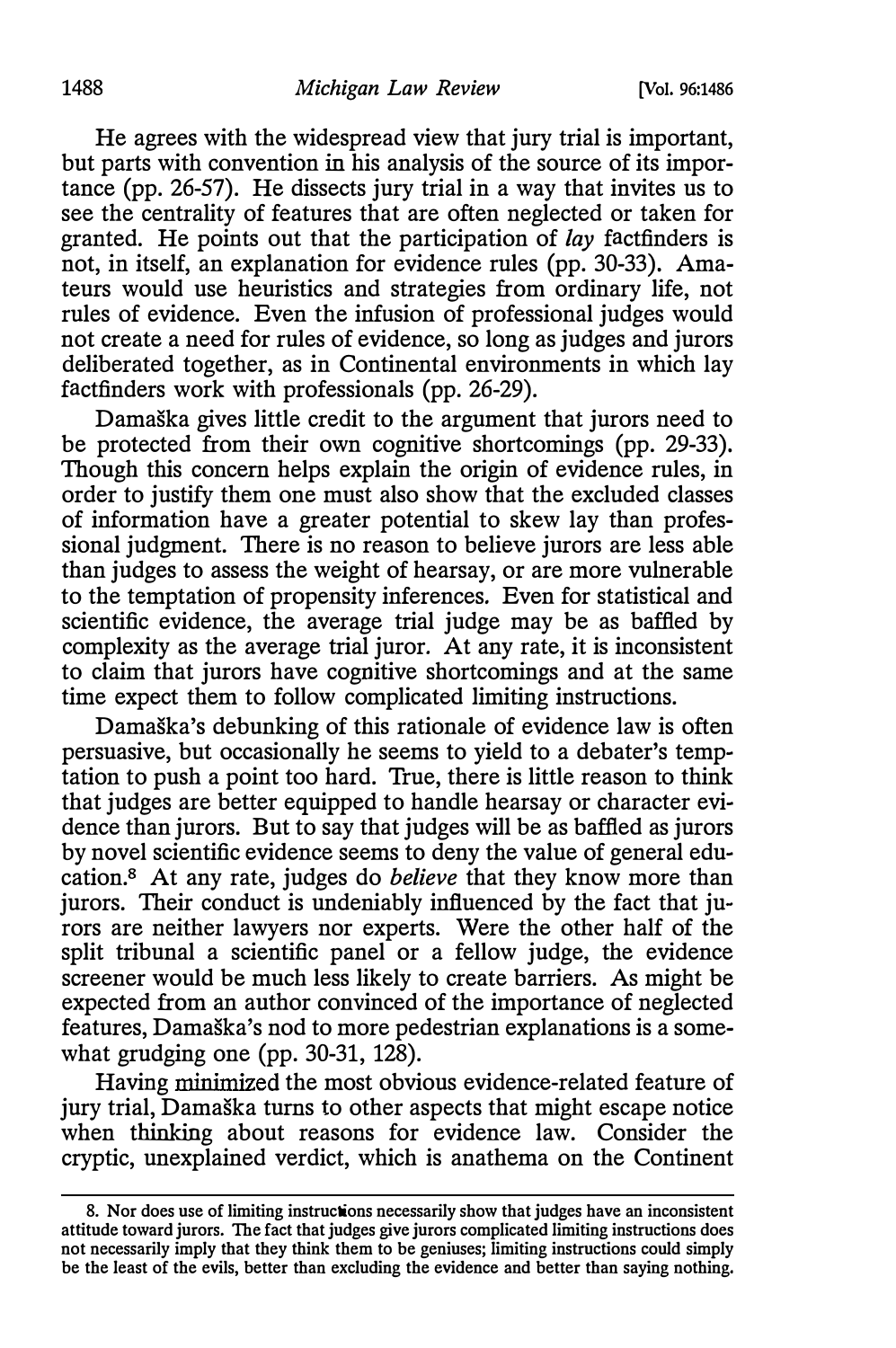but a nearly unavoidable feature of the Anglo-American jury trial. It is not practical to ask lay jurors to write findings that justify their decisions, but because of the absence of such findings, jury verdicts suffer from a legitimacy deficit. The common law handles this deficit by allowing challenges to the evidentiary database. On the Continent, there is less concern about the purity of the evidentiary input because legitimacy is maintained by giving written reasons for verdicts. The law's yearning to legitimize inscrutable jury verdicts may be "the single most neglected contribution of the jury to the rationale for evidentiary arrangements peculiar to the Anglo-American procedural tradition" (p. 46).

But bifurcation itself has the most profound influence (pp. 46- 53). The splitting of the trial court into two bodies creates a seedbed for rules excluding evidence. In a unitary tribunal, exclusion is less practical. It is especially hard for a unitary court to enforce rules of exclusion that aim at guarding against the trier's weaknesses. The judges of a unitary court would have to exclude on grounds that they themselves might be prejudiced. Moreover, excluding is not the same thing as forgetting. For these reasons, bifurcation provides "the institutional black velvet on which the jewels of the common law's exclusionary doctrine can display their full potential and allure" (p. 52). Correspondingly, the lack of bifurcation on the Continent, even in cases in which lay people participate in factfinding, helps explain the absence of exclusionary rules.

After discussing the jury trial, Damaska turns to his second pillar, one that may not even occur to one schooled only in the common law system  $-$  the concentrated day-in-court trial (pp. 58-73). The English tradition of the concentrated trial, with parties bringing evidence that had not previously been scrutinized to court, created a need for evidence rules that would not otherwise have existed (pp. 68-70). Evidentiary practices appropriate in concentrated trials in which raw evidence is dumped on the table are not needed for episodic trials. Elaborate, during-trial authentication formalities are not needed if there is an opportunity to check authenticity beforehand. A ban on hearsay is harder to defend if the opponent has the opportunity to seek out the declarant for testimony in court, or to seek out information about him if the declarant is not available. Rules designed to prevent surprise or to abbreviate proceedings are less necessary. The gap between the Anglo-American concentrated trial and the episodic Continental trial is narrowing, and hence one of the pillars of common law evidence is deteriorating (pp. 58-73, 129).

Damaska's final pillar (a giant in an unequal group) is the adversary system, defined as "a system of adjudication in which procedural action is controlled by the parties and the adjudicator remains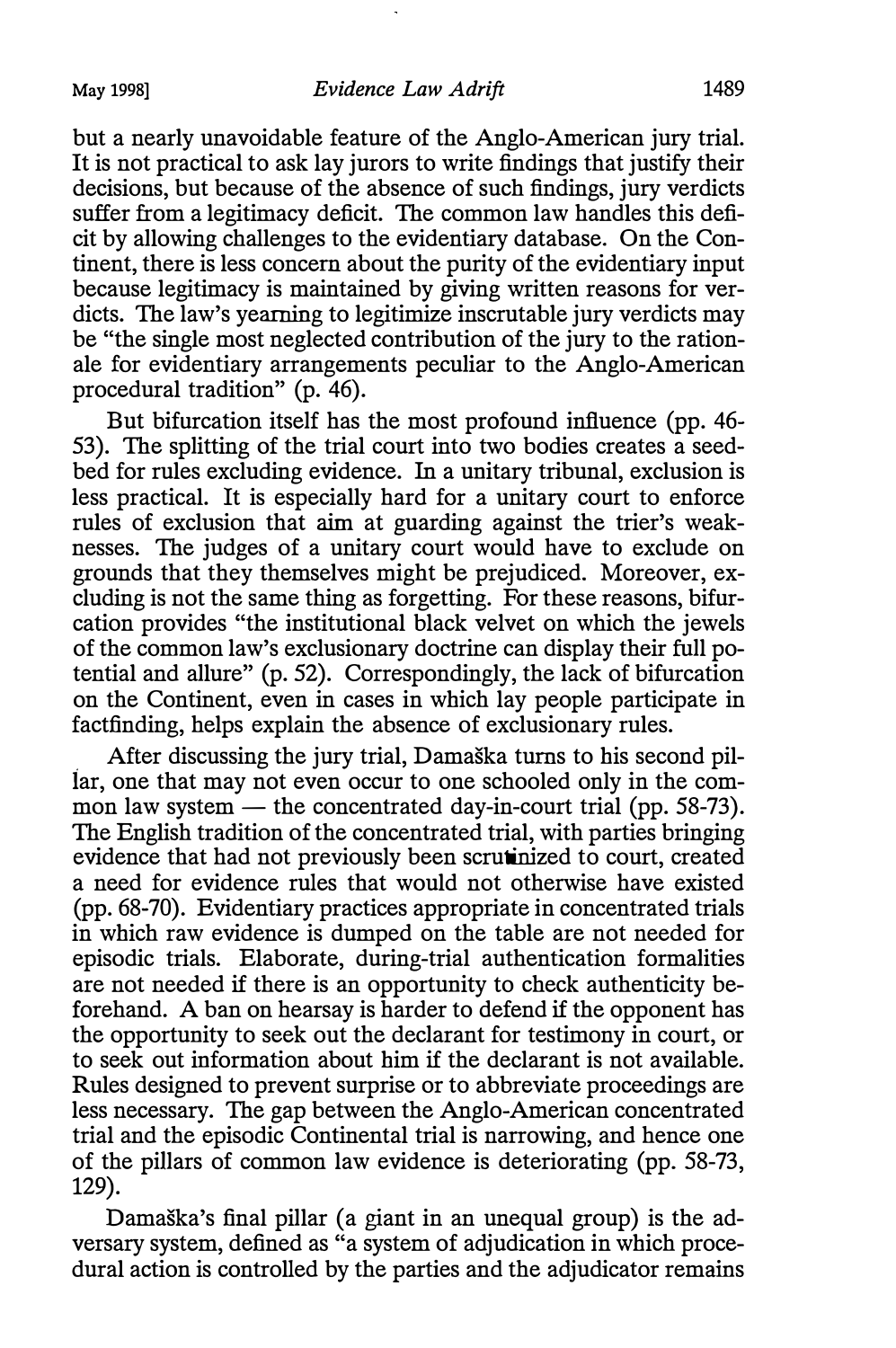1490 Michigan Law Review [Vol. 96:1486

essentially passive [and in which] litigants and their counsel decide what facts shall be subject to proof"  $(p. 74)$ . The parties investigate the facts, organize them, and present them to the tribunal. Lawyers coach witnesses, and they select experts tendentiously. Though the vouching doctrine has been repudiated, participants still find it hard to separate sources of proof from the party offering the proof (p. 76). Judges rarely call their own witnesses, and the system is uncomfortable with the turncoat witness. It is often unclear, for example, who is entitled to cross-examine a witness who wavers between sides.

In contrast, on the Continent, evidence is assembled by judges and other officials (p. 77). Damaska reports that though contacts between counsel and witnesses are increasing, they are still disfavored; if revealed, lawyer contact diminishes the witness's credibility (p. 77). Expert witnesses are appointed by the court as assistants to the judge rather than as true witnesses; in fact, they are allowed to pose questions to ordinary witnesses. The fission of evidence presentation into plaintiff's and defendant's cases is unknown or nearly so (p. 78).

Damaska agrees with those who believe that the adversary system helps explain the disapproval of hearsay (pp. 79-80). The association of evidence with parties makes hearsay problematic. With bipolarization comes increased concern about fabrication. Its supposed cure, cross-examination, is "enveloped with clouds of eulogy, almost apotheosized" (p. 79). It is easy to see an out-of-court declarant as the confederate of an enemy, unfairly kept from view and insulated from the test of cross-examination. Moreover, the practice is more important in a system in which a well-done crossexamination can diminish the credibility of almost any testimony. Thus, "the common law's hostility toward hearsay is not predicated on purely epistemic concerns: it also springs from principles of fairness that are applicable to a competitive fact-finding scheme" (p. 80). When the common lawyer's solicitude for adversarial fairness does not stand in the way (for example, when the evidence is the admission of a party), then hearsay is more freely received.

Damaska reports that, on the Continent, challenges to the accuracy of witness testimony are focused and subdued, seldom escalating into a broad attack on veracity. When hearsay is received, lawyers are less likely to feel that they have been cheated or that an enemy has unfairly been kept offstage and untested (p. 81).

In addition, there is a difference in the degree to which hearsay is dangerous to truthfinding. In the adversary system, hearsay is more dangerous because party competition does not always produce the best evidence. For example, a party might prefer to present hearsay in lieu of original testimony because the witness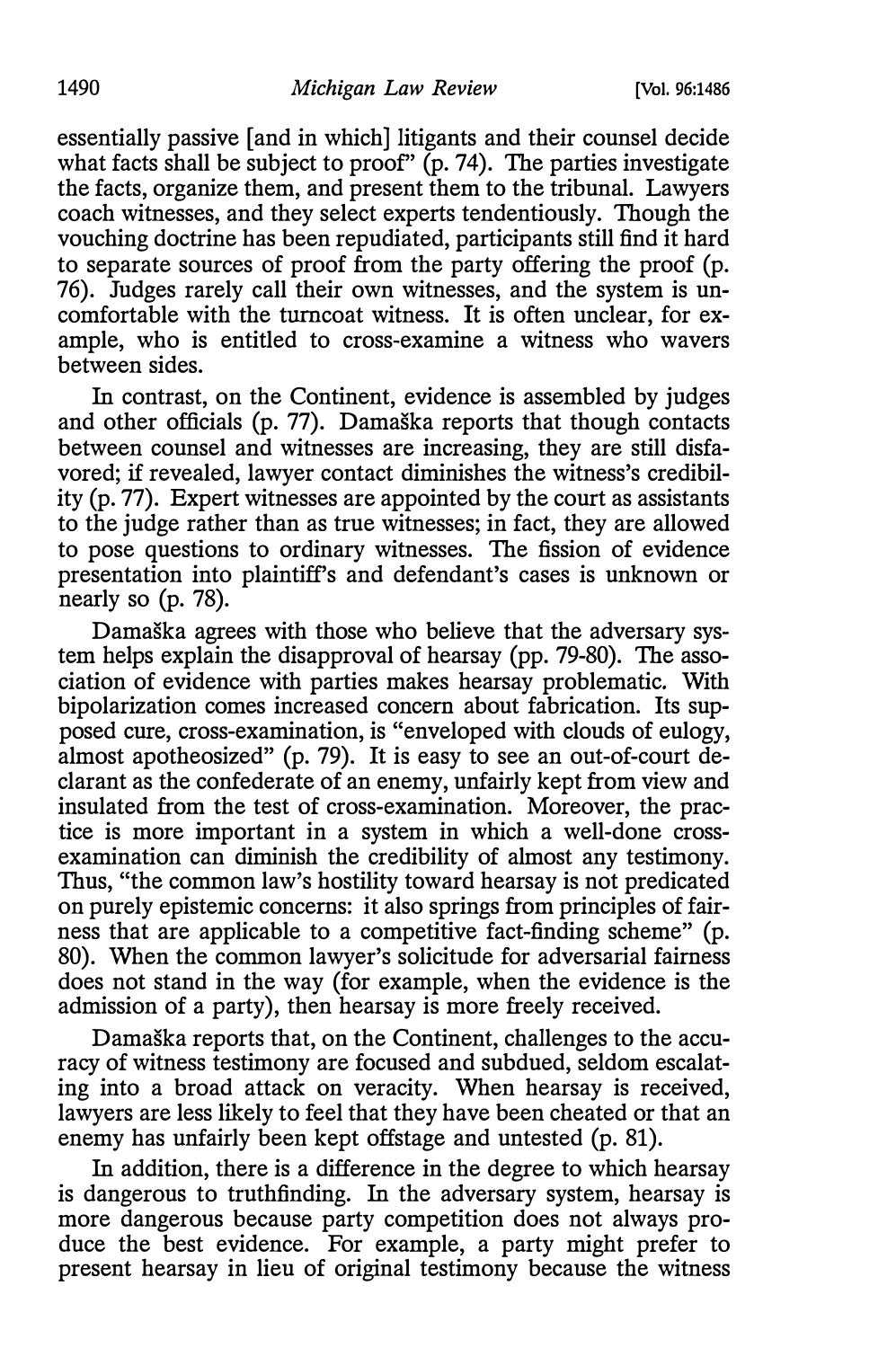who would testify to the hearsay evidence has a more persuasive demeanor, a higher social status, or a better sense of theater than the out-of-court declarant. A rule excluding hearsay provides that party with an incentive to find and call the original declarant (p. 85).

In an adversarial system, limits on heterodox expert testimony are more necessary because parties would otherwise present questionable experts for partisan advantage. Moreover, the rejection of otherwise probative evidence can actually help to protect truthfinding if exclusion prevents adversarial misconduct. For example, an exclusion for violation of a rule requiring pretrial disclosure of evidence may encourage fair disclosure in future cases. In addition, rules excluding evidence are more likely to be invoked by the parties under an adversarial system because an objection is a complaint about the behavior of the opponent, not about the behavior of the body that will eventually make the decision on the merits (p. 86).

The adversarial system also enhances party control over the application of evidence rules (pp. 87-88). Sometimes a party has the option of opening or closing a door to an opponent's evidence by offering or forgoing evidence of its own. Parties can stipulate to variations in evidence rules, or let them be modified by failing to object to an opponent's evidence. Damaska observes that features of party control that lawyers in Anglo-American systems take for granted seem amazing to outsiders. Parties can stipulate, for example, that a polygraph test is admissible, even when the test would otherwise be deemed insufficiently trustworthy. Because parties control objections to evidence, the Anglo-American system is occasionally more receptive to hearsay than the Continental system. On the Continent, in jurisdictions that prefer the use of original over hearsay proof, even if the parties are content with hearsay, a judge may require original proof. Ironically, then, Continental law is occasionally more strict in barring hearsay than the common law. Damaska considers the extent to which Anglo-American parties are permitted to agree to variances in rules of evidence to suit themselves in particular cases to be a "striking  $-$  though unremarked — idiosyncrasy of the common law fact-finding style" (p. 88).

In his discussion of the adversary system, Damaska reflects on the effectiveness of the system for truthfinding (pp. 88-103), and on what its uncertain regard for truth shows about the purposes of litigation (pp. 111-24). Readers may recognize echoes of his work in the 1970s and 1980s in this portion of the book.9 With his usual elegance, he compares the Anglo-American adversary system to

<sup>9.</sup> See MIRJAN DAMAŠKA, THE FACES OF JUSTICE AND STATE AUTHORITY (1986); Mirjan Damaska, Adversary System, in 1 ENCYCLOPEDIA OF CRIME AND JUSTICE 24 (Sanford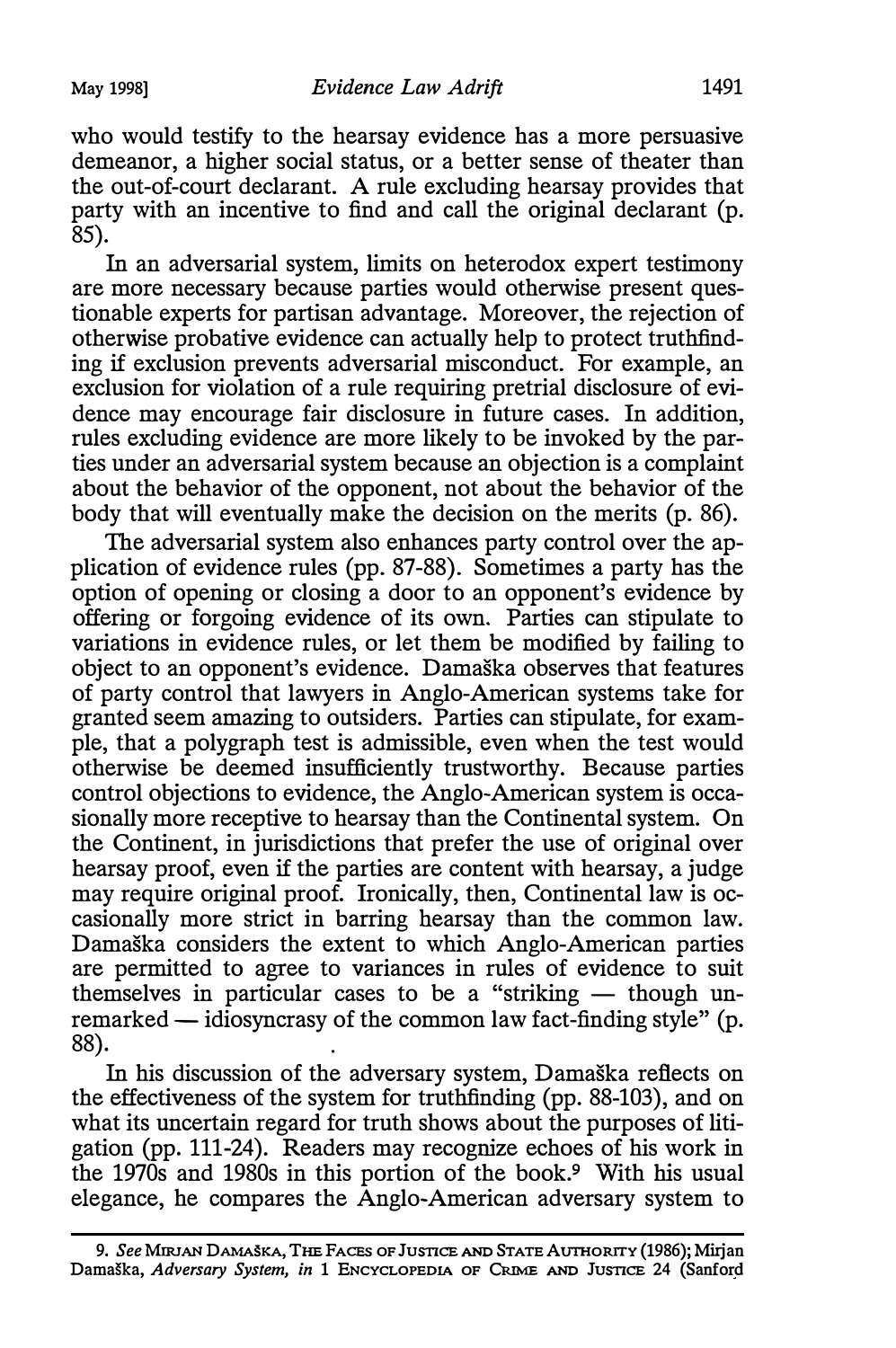Continental systems  $\sim$  or perhaps it would be more accurate to say that he compares models or conceptually purified paradigms. While he draws back from a firm conclusion, it is clear that he is skeptical about claims that the adversary system promotes truthfinding, and finds its departure from ordinary means of rational inquiry disturbing (pp. 92-103). The fission into two distinct cases cuts out investigation of other possibilities: "[A]s in a car driving at night, two narrow beams continue to illuminate the world presented to the adjudicator from the beginning until the end of trial" (p. 92). The sequence of your-case/my-case, one-story-at-atime is artificial. Narratives are disrupted by technical objections and sidebars and by the question-and-answer method itself. Although passivity has some virtues, active inquiry is a better and more natural way to learn (pp. 96-97).

Damaska finds particularly troubling the role of biased, selfinterested partisans in developing evidence (pp. 98-102). Partisan interviews can plant false memories. Information sources may be polluted in ways that cross-examination cannot cure. Witnesses, because they are aligned with a party, begin to feel like members of a team. They are coached by parties and, in the case of experts, paid by them. Parties present evidence selectively. They want only witnesses who will help them and only want part of what the witnesses know. Information that does not clearly help one or the other is filtered out. Moreover, the idea that hearing two partisan accounts helps the trier discover the truth only works where the contestants have equal resources, a condition not often met.

Though Damaska disclaims any final conclusion about which system produces better results, he would find it "unsurprising" if "some version of the officially dominated fact-finding model is found to be better suited for truth-discovery" (pp.  $102-03$ ). He doubts that even common law trial lawyers feel that the adversary system is best for discovering truth. The common law's embrace of the adversary system shows how highly the common law values dispute resolution as the goal of all procedure. Even the criminal process is seen as an exercise in the settlement of disputes.10 This ubiquitous dispute-resolving mission

erects the considerations of disputational fairness  $-$  such as the balancing of advantages between the litigants  $-$  to the status of values capable of interfering with the search for the truth. And it is the primacy of the conflict-resolving vision that explains why the competitive fact-finding system appears acceptable  $-$  or even desirable  $-$  in

Ċ

Kadish ed., 1983); Mirjan Damaska, Presentation of Evidence and Factfinding Precision, 123 U. PA. L. REv. 1083 {1975).

<sup>10.</sup> He reports that on the Continent, civil suits are seen as devoted to resolution of disputes, but criminal trials are venues for the realization of state policy about crime. Pp. 113- 20.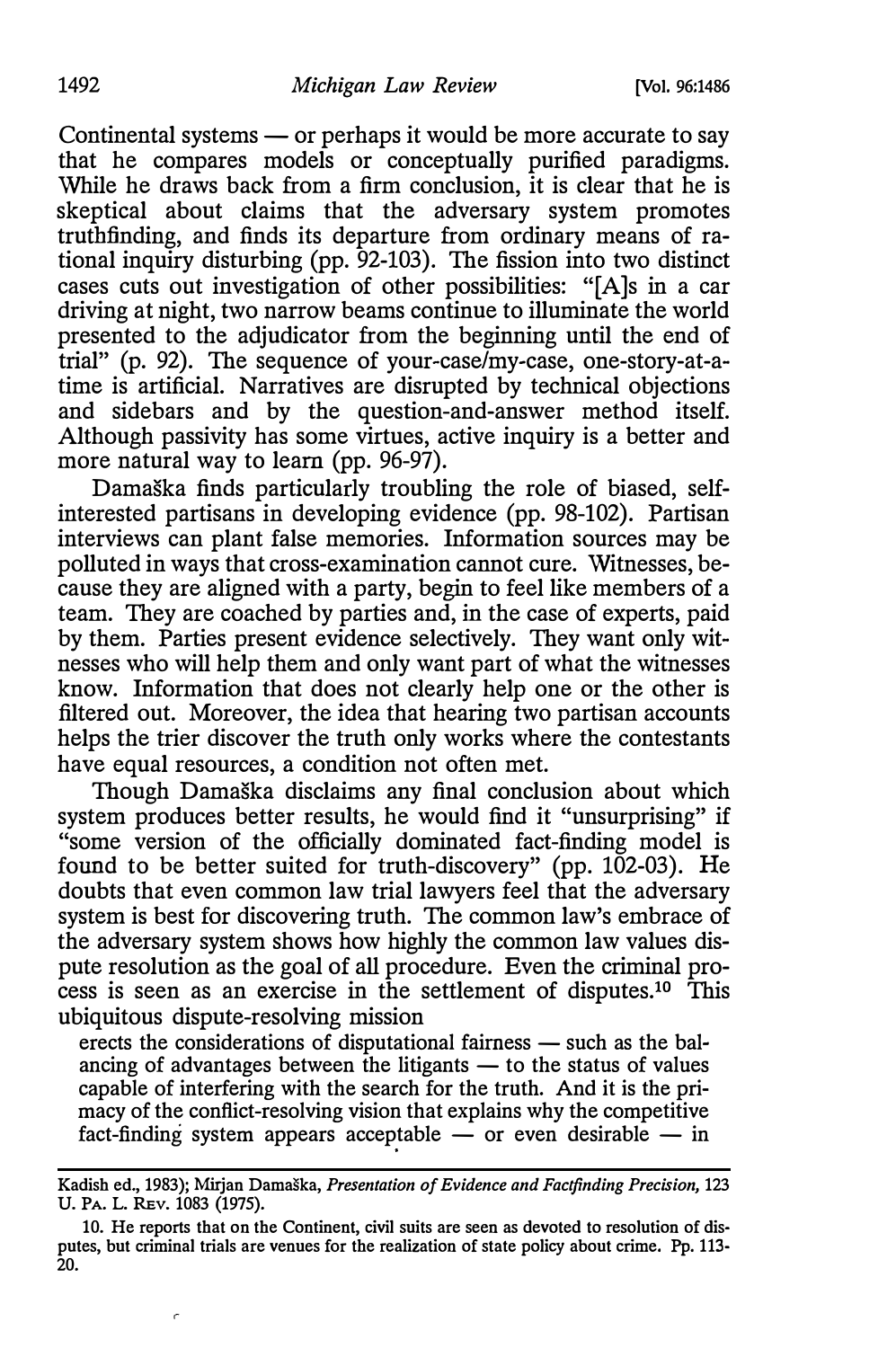Anglo-American countries, despite the departures it entails from ordinary fact-finding practices. [p. 124]

In this excursus, Damaska seems temporarily insensitive to possible virtues of the common law system. The common law's romance with the adversary system may be based not only on a dispute-resolution mentality, but also on a belief that it is a brake on abuse of power.11 A nonadversarial, active-judge system has obvious advantages if one can take for granted that the legal environment will come equipped with judges who are unbiased, hardworking, delicate with the liberties of others, incorruptible, and impervious to the wishes of influential friends. If one doubts those assumptions, then the common law system could seem superior even to those who value accurate verdicts. Damaska's analytical method — disentangling the elements of the common law system and viewing them separately  $-$  has many advantages, but it can also obscure the synergy of some of the elements. The jury system (a bifurcated court with lay factfinders chosen randomly for the occasion) works together with the adversary system in limiting the power of officials; the strong role of the parties prevents the judges from sabotaging the safeguard of ad hoc, amateur factfinding.12 If citizens of common law countries see the combination as a safeguard against oppression or corruption<sup>13</sup> — whether they are right or wrong — then Damaška's thesis that love of the adversary system reveals a preference for settlement above truth may need qualification.

#### II. CRACKS IN THE PILLARS

Having identified the three pillars, Damaska chronicles their decline (pp. 125-42). Several common law jurisdictions have virtually eliminated the jury system (pp. 126-29). Even in its ultimate citadel  $-$  criminal cases in the United States  $-$  its importance is declining (p. 127). Jury trials are only a small proportion of the total cases in the system. Their main function is to serve as a bargaining chip in plea negotiations, because the defense can hold out the threat of going to trial. With the decline of the jury trial, skills of lawyers will atrophy, and the law of evidence will lose an argumentative justification. It will be harder to present evidence law as a necessary

<sup>11.</sup> In Adrift, Damaška makes only a passing reference to "the classical liberal impulse to keep the state at arm's length." P. 118. Elsewhere he has explored the link between the adversary system and an ideology that fears state power. See Mirjan Damaška, Structures of Authority and Comparative Criminal Procedure, 84 YALE L.J. 480, 532-39 (1975).

<sup>12.</sup> In our grand jury proceedings we see an example of lay adjudication in the absence of adversarial protections, and with rare exceptions the grand jurors are under the control of the public official who presents evidence and guidance to them.

<sup>13.</sup> For a classic statement of this view, see Duncan v. Louisiana, 391 U.S. 145, 155-56 (1968).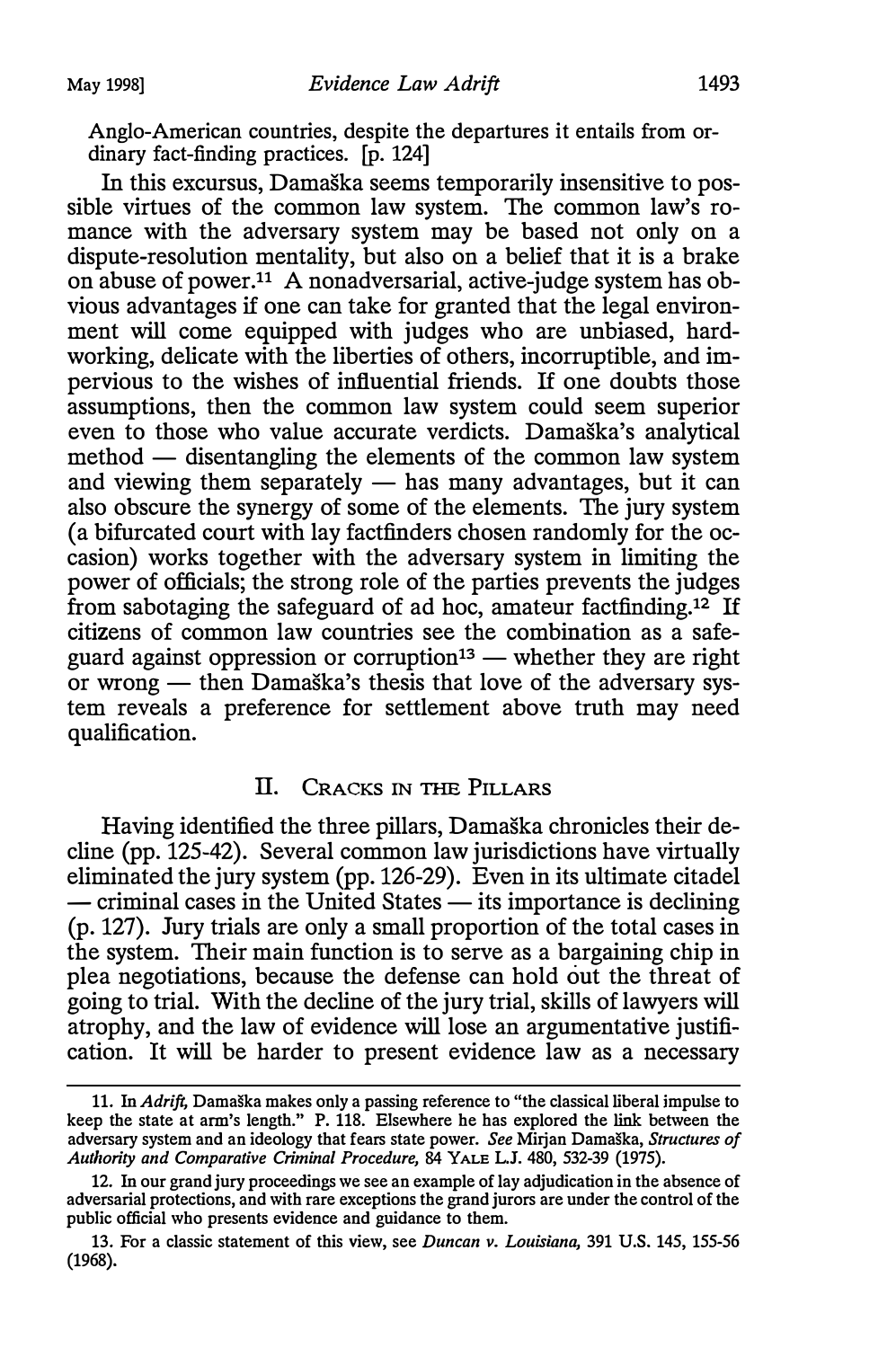prophylactic against the foibles of lay reasoning (p. 128). There will be less need to compensate for the unexplained nature of jury verdicts. Most importantly, without bifurcation it will simply be harder to enforce rules of evidence because the trier of fact will also rule on admissibility. Damaska concludes that the oldest pillar is "more ornamental than functional" (p. 129).

Here I will pause for a caveat. I believe that Damaska is correct in saying that the functional end of jury trial would profoundly change the law of evidence. But for the American system, one may question his empirical conclusion. It is true that, compared to the total number of cases *filed*, the proportion of jury trials  $-$  or any trials - has decreased compared to cases settled or plea bargained.14 That suggests a waning of influence, though one must remember that the jury throws a long shadow over everything else.<sup>15</sup> Considered as a percentage of cases tried, however, the jury seems to be holding its own. Federal jury trials have been a fairly constant proportion of all trials in the last three decades, in criminal cases comprising a majority of all trials.16 The jury trial also seems to be holding on in state courts. Approximately eighty percent of tort claims and sixty percent of criminal cases that go to trial in state court are tried to a jury, and there are twice as many jury trials as

15. For an interesting account of the strong role that civil jury verdicts still play in a system geared to settlement, see Samuel R. Gross & Kent D. Syverud, Don't Try: Civil Jury Verdicts in a System Geared to Settlement, 44 UCLA L. REV. 1 (1996).

16. Damaska says that "[o]f those cases that are not disposed by bargained guilty pleas, an increasing portion is decided by judges sitting alone." P. 127 (citing Stephen Schulhofer, ls Plea Bargaining Inevitable?, 97 HARV. L. REv. 1037 (1984)). Since the publication of Professor Schulhofer's article in 1984, however, jury trials have held their own as a proportion of total trials, at least in the federal courts. In 1984 federal jury trials were 43.1 % of all trials (56.3% of criminal trials); in 1996, the most recent year for which information is available, the figures are 48.3% of all trials and 56.6% of criminal trials. ANNUAL REPORT OF THE DIRECTOR OF THE ADMINISTRATIVE OFFICE OF THE U.S. COURTS, in 1984 REPS. OF THE PROC. OF THE JUD. CONF. OF THE U.S. 298-301 tbl.C-7; 1996 REPORT, supra note 14, at 171 tbl.C-7.

To take a more distant benchmark: In his well-known 1970 article on the declining need for evidence rules in bench trials, Kenneth Culp Davis wrote that "[d]istrict courts in [1968] completed 14,221 trials in civil and criminal cases, of which 7,278 were nonjury and 6,943 were jury trials." Kenneth Culp Davis, Hearsay in Nonjury Cases, 83 HARV. L. REv. 1362, 1363 (1970). For 1996, the most recent year for which data is available, the sentence would read: "District courts completed 17,545 civil and criminal trials, of which 9,068 were nonjury and 8,477 were jury trials." The absolute number of jury trials has increased since Davis wrote, and the proportion has decreased only slightly (48.9% in 1968, 48.3% in 1996). See 1996 REPORT, supra, at 171 tbl.C-7.

<sup>.</sup>ANNu AL REPORT OF THE DIRECTOR OF THE ADMINISTRATIVE OFFICE OF THE U.S. COURTS 14. The percentage of federal criminal cases filed that went to trial was 14.9% in 1982, see in 1982 REPs. OF THE PRoc. OF THE JUD. CoNF. OF THE U.S. 310; it declined to 8.3% in 1996, see JUDICIAL BUSINESS OF THE UNITED STATES COURTS: 1996 REPORT OF THE DIRECTOR, in 1996 REPS. OF THE PRoc. oF THE Juo. CoNF. OF THE U.S. 221 tbl.D-4 [hereinafter 1996 REPORT]. For a longer view, see Albert W. Alschuler & Andrew G. Deiss, A Brief History of the Criminal Jury in the United States, 61 U. Cm. L. REv. 867, 921-28 (1994) (describing and condemning the transition from trial to bargained pleas in the American criminal justice system since the 18th century).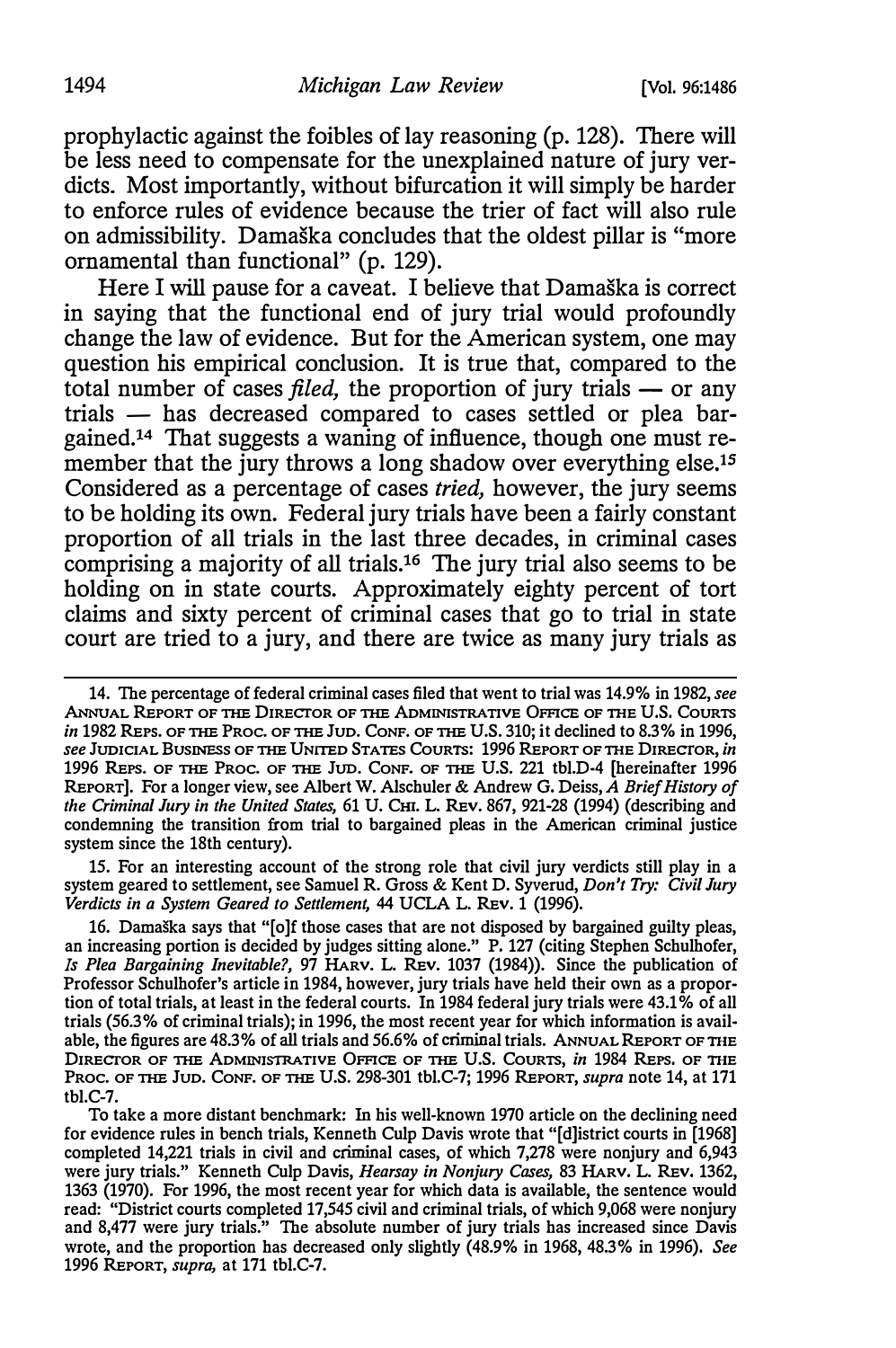bench trials.17 Though jury trial seems anachronistic in certain types of cases, it will die slowly if at all. It has the protection of its constitutional status,18 of the public's love of its drama, and of its continuing value in lending legitimacy to resolutions of otherwise ineffable credibility conflicts.<sup>19</sup>

Turning to the second pillar, temporal compression, Damaska postulates severe decay on account of extensive pretrial proceedings and discovery (p. 129). Such pretrial practices make it less important to check the authenticity of evidence (p. 130). Yet he recognizes that pretrial discovery is used adversarially, and that such phenomena as overproduction and concealment leave a residual need for checking and filtering. Moreover, criminal discovery remains primitive in many jurisdictions. His second pillar seems far less important than the others, both because it has less impact even when ideal archetypes are fully contrasted, and because the dimension and nature of the changes in it do not remove the need for evidentiary barriers. Litigation is more spread out, but safeguards are still needed so long as pretrial activity is adversarial. Nevertheless, the expanded opportunity for notice before trial and the practice of some courts in disposing of technical objections before trial has had an impact on authentication rules and provides opportunities for notice-based reform of rules such as the hearsay rule.

Damaška believes that the third pillar  $-$  the adversary system  $-$  is also cracking (pp. 135-42). He concedes that it still has strong support, and that some features of contemporary litigation  $$  $d$ ocket pressure, for example  $-$  actually shore up the common law's dispute-resolution mentality and its proclivity to delegate evidence development to parties. But there is at least a potential for reducing the role of parties. To begin with, he asks the reader to consider how subtle changes in the lawyer-judge relationship in bench trials weaken the adversarial climate. First, there is more interaction between trier and advocate. Judges, unlike jurors, can communicate with lawyers during trial. When judges become directly accountable for accurate factfinding, their sense of personal responsibility causes them to intervene more actively than they

<sup>17.</sup> See Laird C. Kirkpatrick, Evidence Law in the Next Millennium, 49 HASTINGS L.J. {forthcoming 1998) (citing BRIAN J. OSTROM & NEAL B. KAUDER, EXAMINING THE WoRK OF STATE CoURTS, 1995: A NATIONAL PERSPECTIVE FROM THE COURT STATISTICS PROJECT 30 (National Center for State Courts ed., 1996); BUREAU OF JusTICE STATISTICS, U.S. DEPT. OF JUSTICE, FELONY SENTENCES IN STATE COURTS, 1992, at 10 tbl.10 {1995)).

<sup>18.</sup> See U.S. CONST. amend. VI, VII. The Seventh Amendment protects the right to jury' trial in federal civil cases, while the Sixth Amendment guarantees the right in federal and state criminal cases. See Duncan v. Louisiana, 391 U.S. 145, 151-56 (1968).

<sup>19.</sup> See George Fisher, The Jury's Rise as Lie Detector, 107 YALE L.J. 575, 705-07 (1997).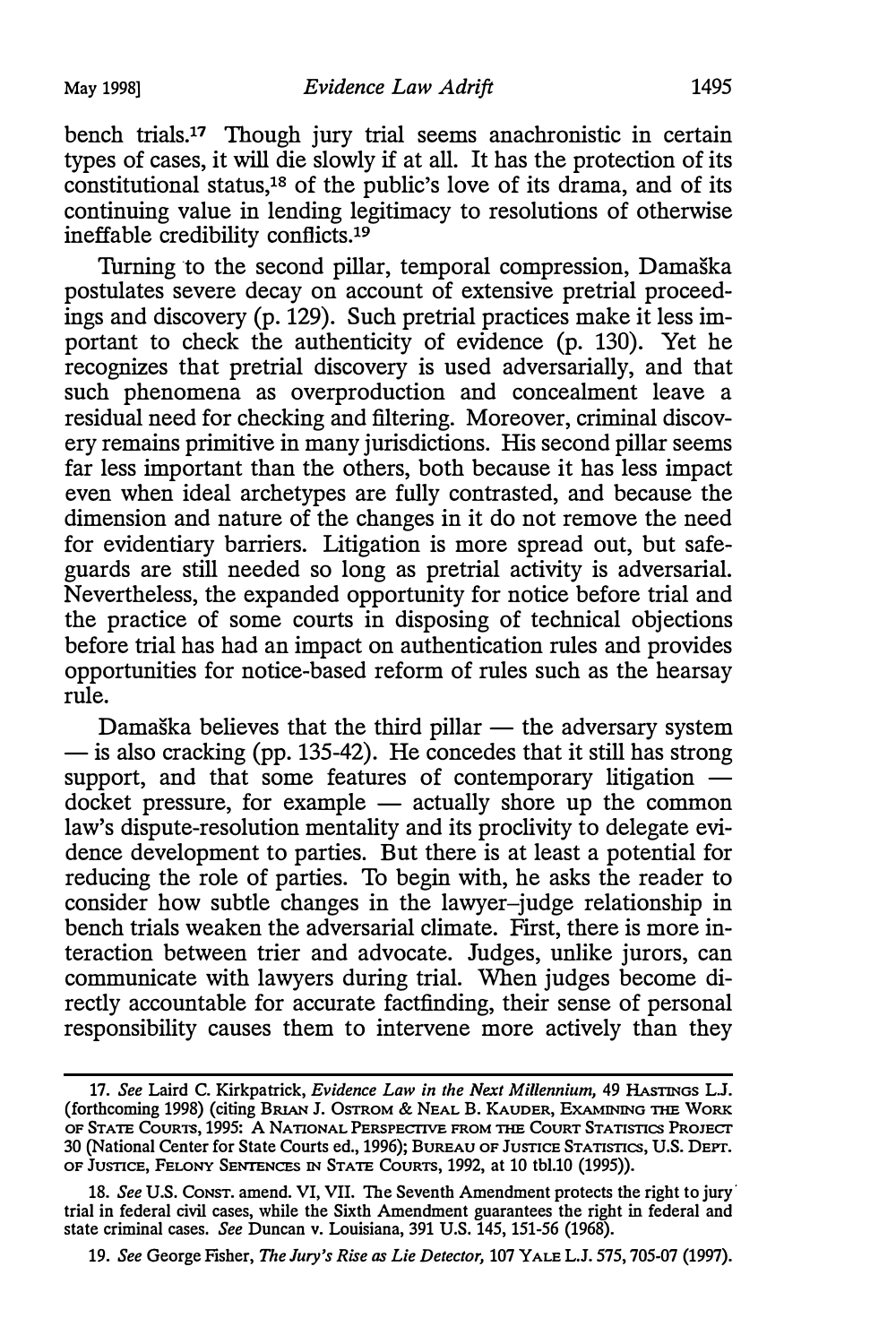would when supervising jury trials.20 Lawyer-against-lawyer arguments are supplemented with arguments between the lawyers and the increasingly active judge. Second, contests over evidentiary objections become more tame. Lawyers know that the ultimate trier will learn the substance of the evidence whether or not an objection is sustained; in fact, attempts to keep out valuable evidence can themselves annoy the judge. Moreover, pointless struggles over unimportant evidence are less likely to occur in judge-only trials, because exchanges between the judge and the lawyers make it easier for lawyers to surmise what matters to the trier of fact. Overall, when the roles of factfinding and of evidence-screening are united, the judge's power is increased and that of the parties diminished, and the adversarial climate becomes more subdued.

Damaska also postulates that increasing state activism will influence the procedural framework (pp. 136-38). The strong role of the parties in a common law trial is associated with the laissez-faire state and its minimalist goals. With the rise of an activist state, with its social policies and programs, litigation would be used to implement state policy rather than merely to settle disputes.

When government has an activist agenda, even bilateral arrangements are seen as affecting social policy. Virtually all private contracts can be significant in terms of some government policy, such as protecting the environment, preventing abuse of market power, or encouraging fair employment practices (p. 137). A firing can be an act of discrimination or sexual harassment. "Adjudication itself may tum into a governmental program [that] calls for a strategic vision reaching beyond the particular case before the court" (p. 137). Where externalities such as an impact on the environment are of concern, the court is less likely to want to be a passive umpire and more likely to want to develop its own facts. Also, willing to treat two clashing possibilities defined by the parties as where implementation of state policy is the goal, courts are less the full range of reality (pp. 136-37).

Here the reader may recognize echoes of Damaška's The Faces of Justice and State Authority<sup>21</sup> and may wonder whether the prospects for an expanding activist state in the United States are as firm now as they were when that work was written. Damaska concedes that pressure from this source may be temporarily dormant, and recognizes that there are signs in many countries of transfer of authority away from the central state, a development that he characterizes as a "neomedieval movement" (p. 139 n.27). But he believes

<sup>20.</sup> P. 135. For observations, partly based on the Diplock trials, that reinforce this point, see Sean Doran et al., Rethinking Adversariness in Nonjury Criminal Trials, 23 AM. J. CRIM. L. 1, 26-30 {1995).

<sup>21.</sup> MIRJAN DAMAŠKA, THE FACES OF JUSTICE AND STATE AUTHORITY 231-39 (1986).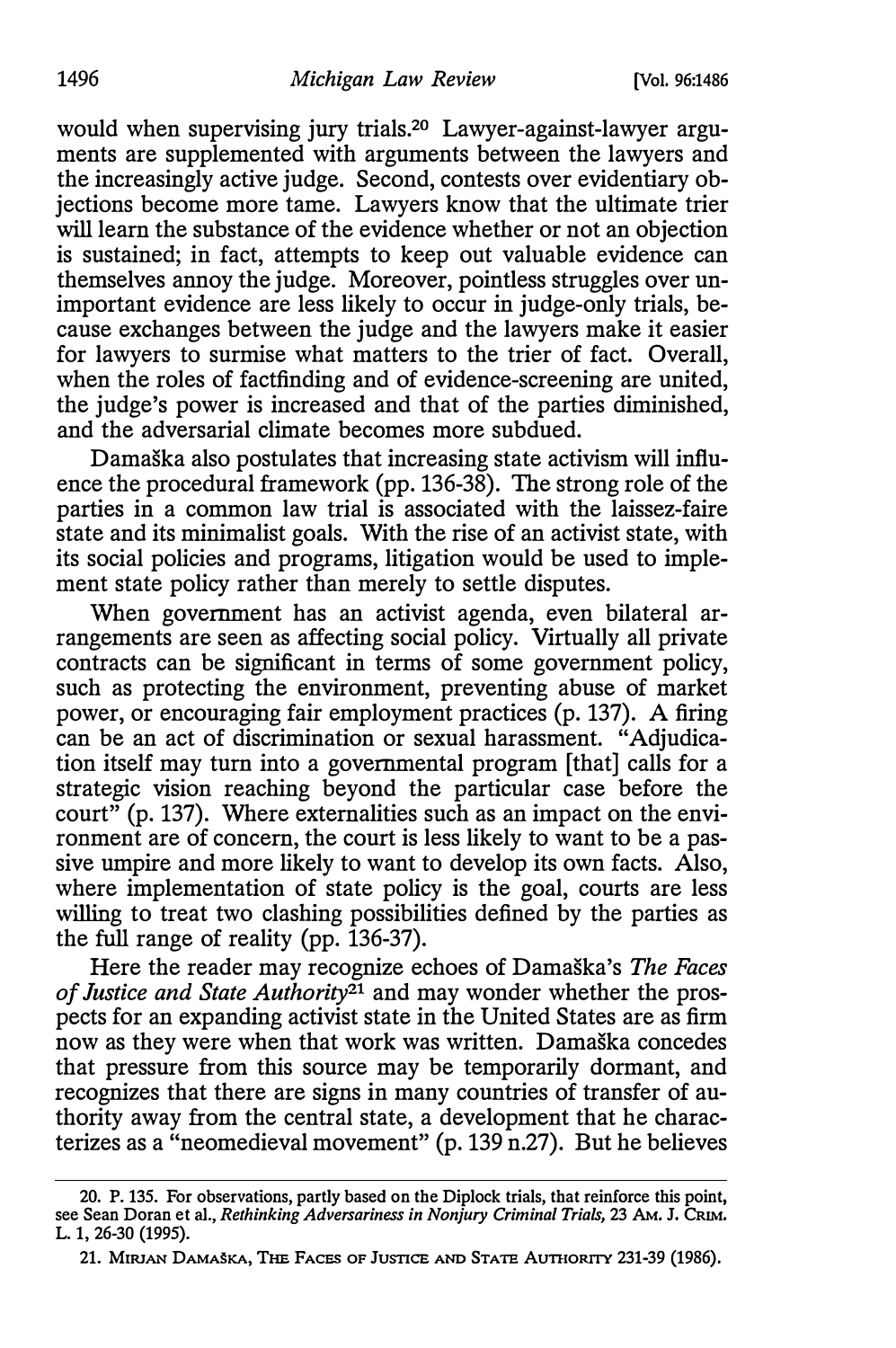that increased state involvement is inevitable anyway. Technological advances mean that events such as ecological disasters are more likely to affect large numbers of people. Strong economic pressures exist for collective lawsuits. In multiparty cases, plaintiff-againstplaintiff and defendant-against-defendant disputes will undermine the bipolar paradigm (p. 140). The growing complexity of factual issues about markets or hazards "resists being fitted into the corset of two partisan evidentiary cases" (p. 140). Investigative services of government agencies are needed and there is an inclination to use the results at trial 22

Damaska believes that these influences may weaken the adversary system, but he recognizes that this third pillar is still fairly robust (p. 141). The system has habit and tradition behind it, and in the United States it has a measure of constitutional protection. These forces are bolstered by the needs of judges with clogged dockets who welcome private procedural enterprise as a means of reducing the number of trials. The goal of dispute resolution thus remains important, perhaps still dominating the goal of accurate policy implementation. Because a damn-the-facts, end-the-fight mentality supports greater party control, the adversary system is likely to be with us for a while longer.<sup>23</sup>

Despite the qualifications he noted along the way, Damaška ends the heart of his book  $-$  his three pillars analysis  $-$  with a fairly strong conclusion: that "[w]ith jury trials marginalized, procedural concentration abandoned, and the adversary system somewhat weakened, the institutional environment appears to have decayed that supplied distinctive features of common law evidence with a strong argumentative rationale" (p. 142). Therefore, the rules of evidence "face the danger of becoming antiquated period pieces, intellectual curiosa confined to an oubliette in the castle of justice" (p. 142).

#### III. THE WHIRLWIND

In his Epilogue, Damaška looks at another change  $-$  the "creeping scientization of factual inquiry"  $(p. 143)$  — and assesses its impact on evidence law and on the three pillars thesis (pp. 143- 52). He notes that testimony derived immediately from sensory perception has declined in importance, to be supplanted by expert testimony, including testimony about the results of scientific testing.

<sup>22.</sup> P. 140. For example, agency reports are admitted under the public records exception to the hearsay rule as expansively interpreted by the Supreme Court. P. 140 n.29.

<sup>23.</sup> Pp. 141-42. The rise of "managerial judging" in the civil context suggests a possibility that does not sit comfortably with Damaska's linkage of party dominance to a dispute resolution mentality — viz., the bossy, initiative-taking, inquisitorial judge whose goal is not policy implementation but dispute resolution. Of course, the managerial judge usually does not get involved until after considerable party activity.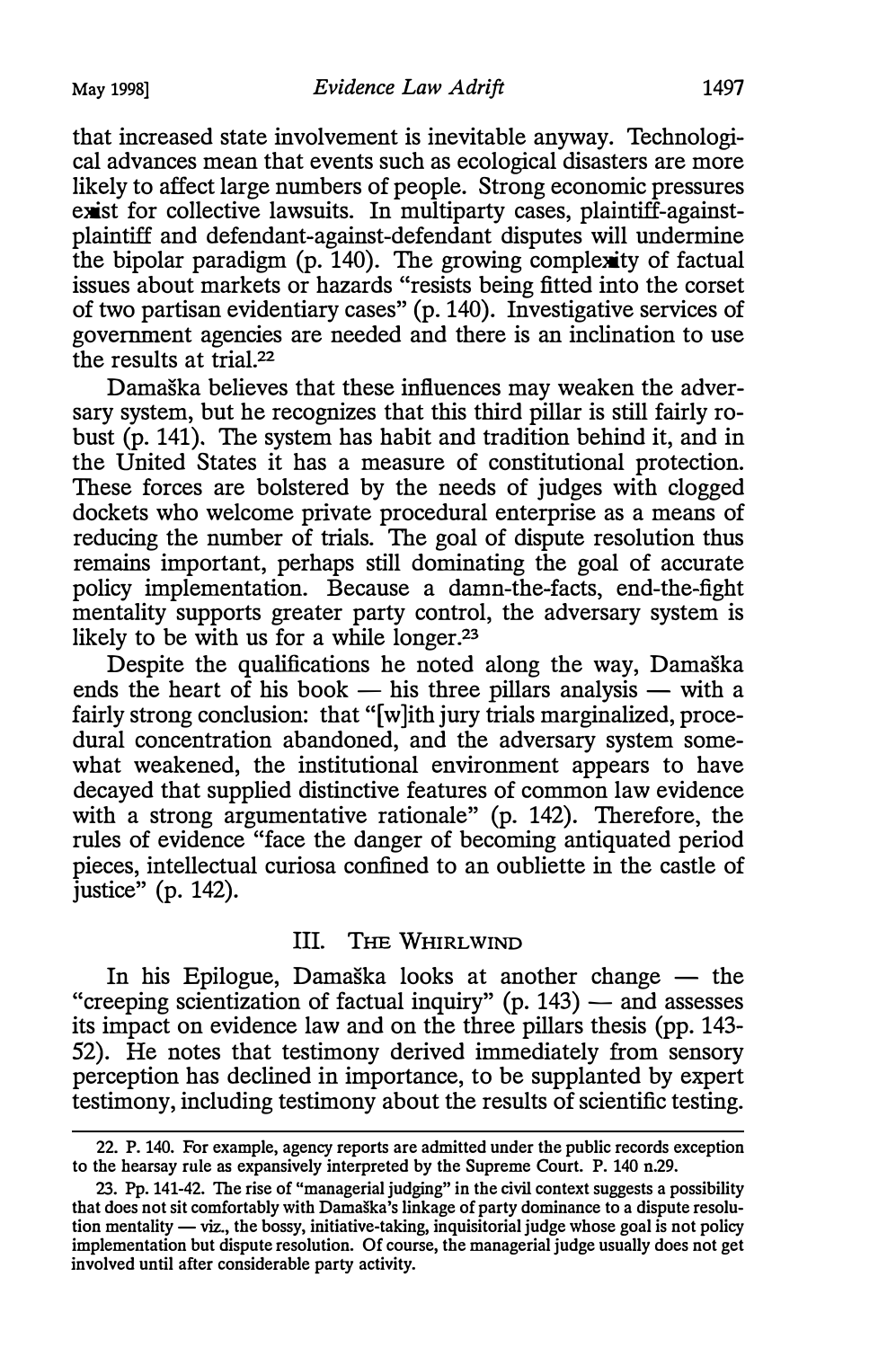The trial system must more and more deal with information that only experts can understand easily.

The "scientization of proof" (p. 145) puts additional strain on the three pillars. The lay jury's understanding is challenged. It has a harder time with scientific evidence than would an expert panel or even a judge, who at least has the opportunity to acquire familiarity through repetition. The use of experts makes it harder to have a continuous proceeding that leads without interruption to a definitive climax. Complex information is hard to assimilate in day-incourt proceedings; a sequence with intervals would make more sense. And the party-dominant adversary system is not a good way of dealing with scientific information. Parties will be selective, looking only for favorable information. Cues and strategies used in ordinary life can lead the trier astray. Parties with weak cases may find the most credible-looking experts. And jurors cannot test conflicting scientific testimony by assessing how it fits with the rest of a party's story. Establishing truth by examining consistency is difficult because scientific evidence rarely fits into story-like narratives (p. 146).

Moreover, the fission into two cases "bedevils" the presentation of scientific data (p. 146). Experts on different sides usually cannot be examined "back to back" (p. 146). And the use of oral testimony presented in response to questions may actually be inferior to the study of written materials. In short, the common law procedural environment is not well suited for the effective and accurate presentation of scientific information. Because the law follows the prevailing "epistemological temper" (p. 147), there eventually will be legal change to accommodate scientific inquiry.

Though Damaska believes that only the general direction of change can be predicted, he ventures a few suggestions about the form that change might take (pp. 147-52). He predicts the growth of a diverse menu of trial mechanisms, both unitary and bifurcated. The responsibilities of the lay jury will probably be reduced. Blueribbon juries may find acceptance. Judging will more often be delegated to special masters. Proceedings will become more episodic and document-driven. Decisionmakers will be allowed to study evidentiary material beforehand. Party control will be less pervasive.

In the new age, the lawyer-dominated jury trial will no longer be seen as the paradigm for which all evidence rules are designed. Accordingly, there will be less emphasis on evidence screening. Witnesses will gain greater freedom to tell what they know. But Damaska doubts that Continental systems will be adopted, because of the absence of a civil service judiciary or neutral official investigators. There will be "indigenous remedies" for the illnesses of the common law courts (pp. 151-52).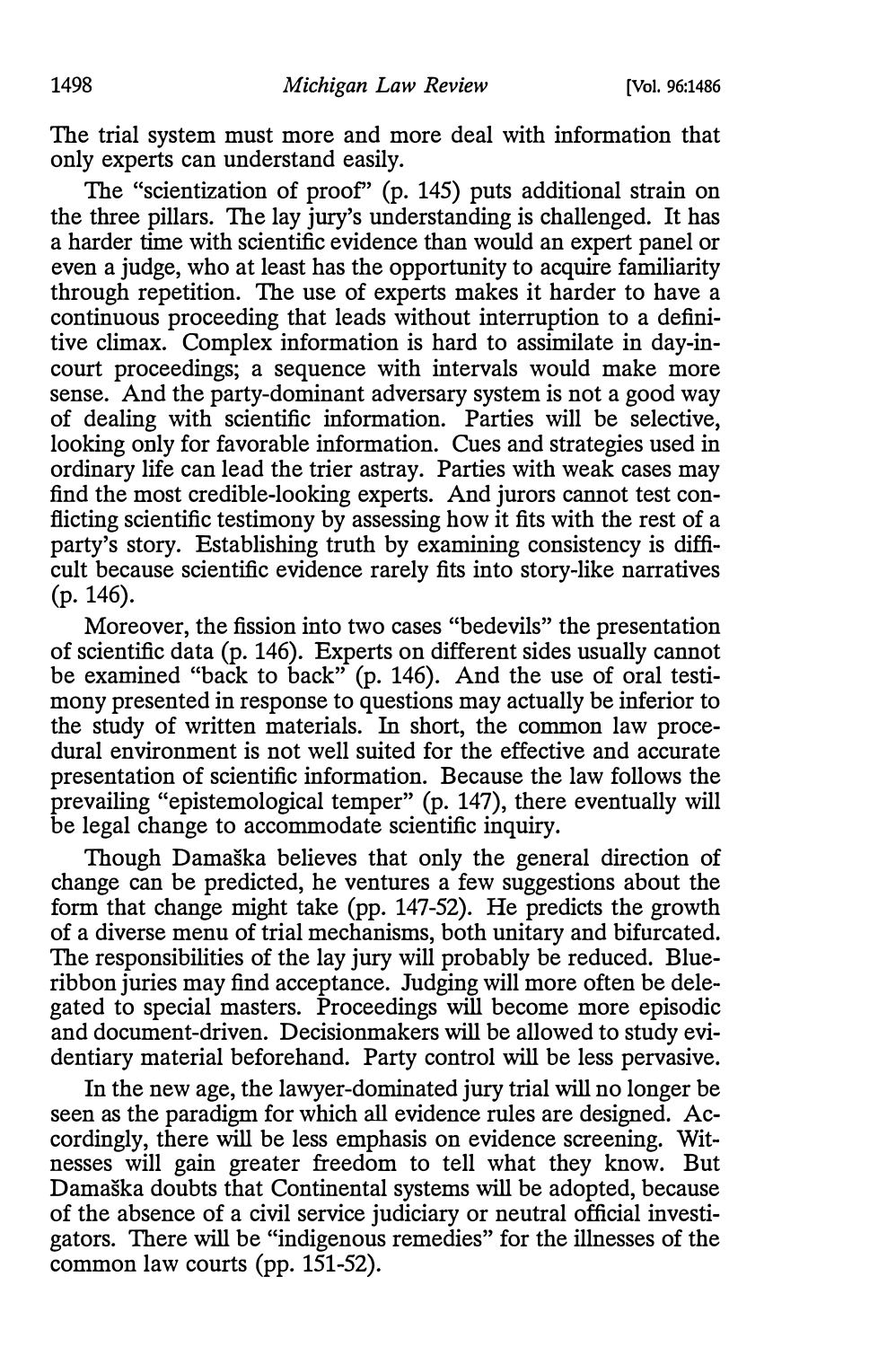Damaska predicts that Continental systems will also have problems dealing with experts (pp. 151-52). He indicates that Continental proceduralists are beginning to worry about the dominance of court-appointed experts. Judges, who have difficulty comprehending the arcane findings of some experts, may be seen as delegating decision.making powers to an outsider who lacks legitimacy. Damaska believes that the tension between the impenetrability of science and the adjudicator's postulated freedom to decide using ordinary reasoning will cause great changes on the Continent. It may mean that one of the main precepts of Continental evidence  $law$  — the principle of free evaluation of evidence — will need to be rethought.

Damaska believes that all justice systems will face great transformations, changes that could be as momentous as the changeover from magical forms of proof at the end of the Middle Ages. And he sees some advantages in the common law tradition that might help it survive the expected storms with less disruption than Continental systems. The common law's bifurcated court has created "habits of fragmenting authority" (p. 152). Those habits might facilitate the division of decision.making authority between scientific experts and others. Even the much-criticized practice of partisan selection of experts may lessen the stress of change. Because the common law is accustomed to resolving battles of experts, its judges may not yield so blindly to the authority of science as would judges who use their own chosen experts. At any rate, "the cracking pillars of common law evidence" will be repaired or replaced "by domestic masons and by indigenous building material" (p. 152).

I have summarized Damaska's main themes. Bur of course all summaries select and omit. The reader of the full book will find much more than an elaboration of the points I have sketched. I have concentrated on the Anglo-American system, passing over many of his interesting and useful observations about Continental law. Where I have noted features of Continental law, I have sometimes omitted Damaska's qualifications; he recognizes that systems are mixed and that features of adversarial practice appear on the Continent. Moreover, I excluded as subsidiary some of Damaska's most original and intriguing points. One example is his discussion of how bifurcation cuts so deeply that it even influences the concept of relevancy — causing common law thinkers to make what would otherwise be a highly artificial distinction between the credibility of the source of evidence and the probative value of evidence if credibility is assumed (pp. 56-57).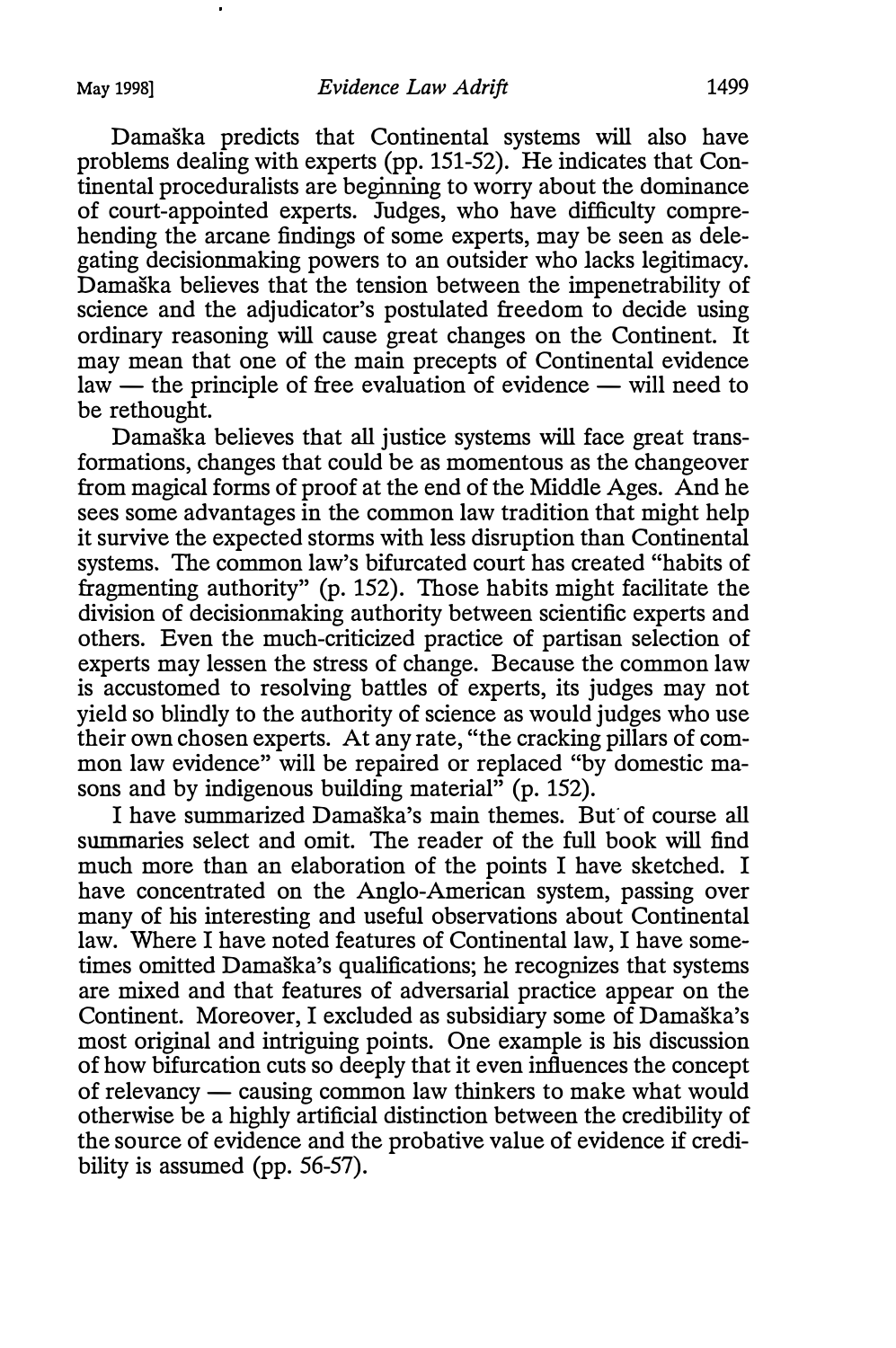#### IV. A READER'S CRITIQUE

I think that Damaska is mainly right about the pillars of common law evidence. The jury system is obviously important, and its decay would have strong consequences. Similarly, many of our evidence rules would make no sense in a nonadversarial system  $$ although as he recognizes, the adversary system is likely to be with us for a long time to come.24 The Anglo-American concentration of proceedings  $-$  the most slender of Damaška's three pillars  $$ probably also has some effect. Finally, science, the approaching whirlwind discussed in his Epilogue, will shake the three pillars, changing evidence law in the course of changing everything else.

Even if Damaska is mainly right, evidence teachers need not fear that they will lose their jobs. Damaska's thesis applies mainly to intrinsic rules of exclusion, those that seek to prevent misdecision by the trier of fact. Changes in the three pillars will have less effect on extrinsic exclusionary rules that pursue other goals. The rules of privilege, which sometimes sweep more broadly on the Continent than in the United States (pp. 12-13), are one example. They are enforceable even in a unitary tribunal. Unless the party seeking to pierce the privilege lays an affirmative foundation for doing so, not even the evidence screener learns the privileged information.25 They are not founded on ideas of jury incompetence or dependent on concentrated proceedings. Nor do they thrive only in the adversary system  $-$  although, as Damaška points out, the involvement of lawyers with witnesses may in some situations make the invocation of privilege more likely (p. 13 n.16). Rules based on extrinsic policies have continued to flourish in America, most recently with the recognition of the therapist-patient privilege,<sup>26</sup> the expansion of the remedial measures rule,27 and the enhanced protection given rape complainants against revelation of sexual history.28

The shape of the intrinsic exclusionary rules, such as the rules against hearsay and character evidence, will undoubtedly be affected by the forces that Damaska identifies. But as is always the

27. See FED. R. Evm. 407 (as amended Dec. 1, 1997). The new rule makes it clear that the exclusionary provision applies in strict liability cases as well as negligence cases.

<sup>24.</sup> For an adept account that leaves one thinking that the adversary system is perhaps too much alive in contemporary American criminal process, see Gordon Van Kessel, Adversary Excesses in the American Criminal Trial, 67 NoTRE DAME L. REv. 403, 431-32 (1992).

<sup>25.</sup> See United States v. Zolin, 491 U.S. 554, 570-72 (1989).

<sup>26.</sup> See Jaffee v. Redmond, 518 U.S. 1 (1996).

<sup>28.</sup> See FED. R. Evm. 412 (the "rape shield" rule). Though the rule is partly based on the concept that juries may be prejudiced by the evidence  $-$  an intrinsic exclusionary principle  $-$  it also draws strong support from its goals of encouraging witnesses to report and of protecting them from unnecessary humiliation. See David P. Bryden & Roger C. Park, "Other Crimes" Evidence in Sex Offense Cases, 78 MINN. L. REv. 529, 568 (1994).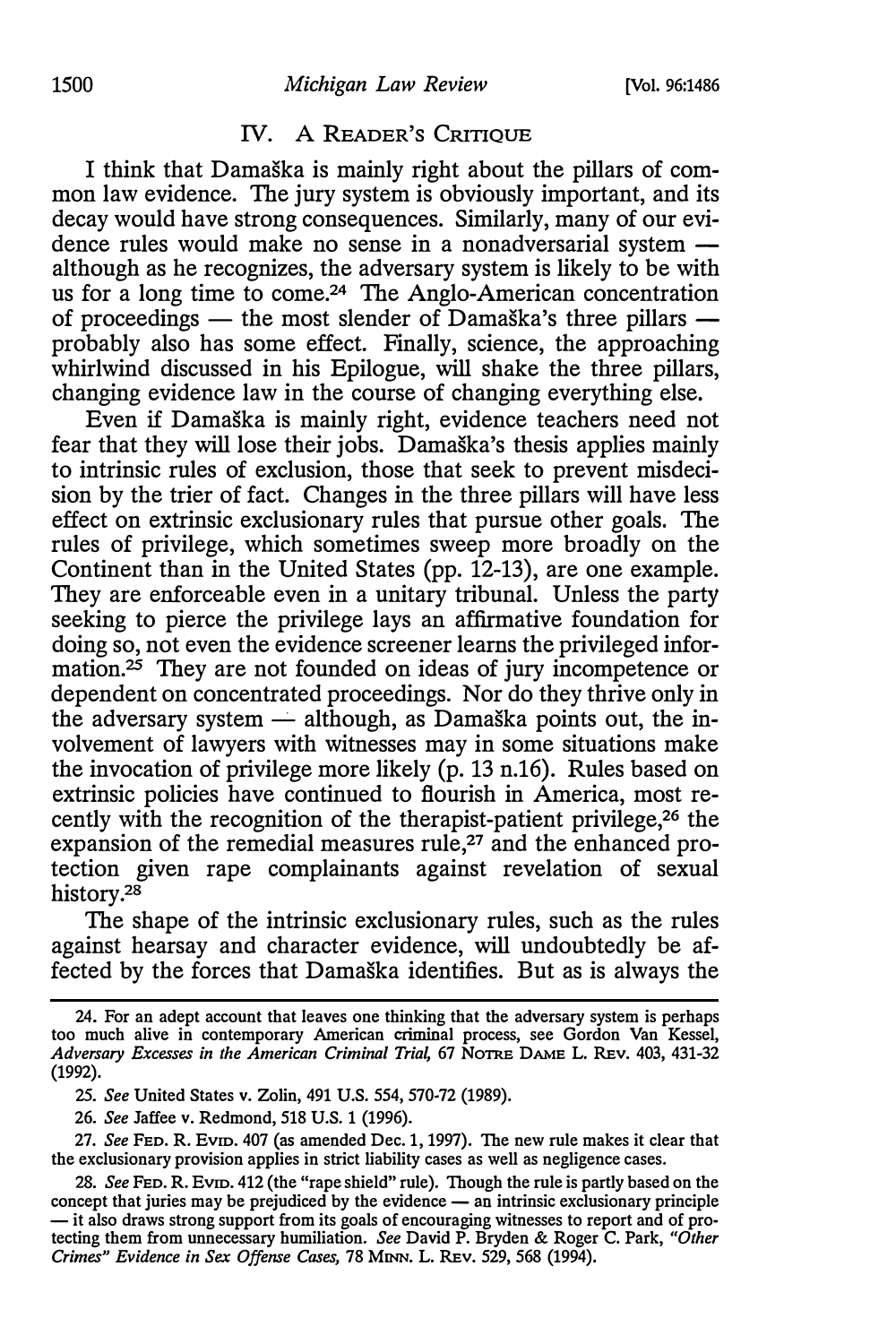case with authors who present strong themes and a memorable message, Damaska does not cover everything. Other hypotheses about what will change the law of evidence are also attractive. Damaska rationalizes procedural rules by reference to their procedural environment, and makes the benevolent assumption that when their rationales definitively fail, the procedural rules will wither away (p. 142). He may be right, but along the way substantive influences are also likely to have an important impact. They certainly deserve acknowledgment in telling the story of recent changes in American evidence law.

Perhaps recent reforms that have lowered evidentiary barriers succeeded because they encountered three crumbling pillars instead of a solid edifice, but their immediate genesis was substantive, and the effect of the procedural environment was indirect and speculative. Fear of crime and empathy for crime victims have been key substantive influences. These influences account for changes in evidence law that have been adopted by popular initiative as victims' rights measures — from the California "truth-in-evidence" amendments of the 1980s<sup>29</sup> to the recent Oregon initiative calling for all relevant evidence to be admissible against criminal defendants.<sup>30</sup> Along with increased concern for women's rights and for female victims of crime, these substantive influences also account for the recent changes in the character evidence rules that allow prior sex offenses of the defendant to be admitted31 and that exclude

30. See Or. CONST. art. I, § 42(f). Provisions that give the victim procedural rights  $$ such as the right to be heard at proceedings in which the defendant might be released from custody — suggest a strengthening of the dispute-resolution, victim-satisfaction model rather than progress towards Damaska's model of the policy-implementing state. For an account of a proposed federal amendment that would give procedural rights to victims in criminal proceedings, see Robert P. Mosteller, Victims<sup>7</sup> Rights and the United States Constitution: An Effort to Recast the Battle in Criminal Litigation, 85 GEO. LJ. 1691 (1997) [hereinafter Mosteller, Victims' Rights].

31. FED. R. Evm. 413-415 were enacted as part of the Violent Crime Control and Law Enforcement Act of 1994, Pub. L. No. 103-322, § 320935, 108 Stat. 1796, 2135-37 ("Crime Bill"). Senator Biden, the Senate Judiciary Committee Chair, had opposed Rules 413-415, partly on the grounds that they had not been through the Judicial Conference process, and the rules were dropped from the version of the Crime Bill that emerged from the House-Senate Conference committee. Representative Susan Molinari refused to vote for the larger Crime Bill without those provisions and succeeded in having them reinstated. See Katharine Q. Seelye, Negotiators Work on Details That Could Save Crime Bill, N.Y. TIMES, Aug. 20, 1994, at A9; Jill Zuckman, Negotiators in House Outline Deal on Crime Bill, BOSTON GLOBE, Aug. 21, 1994, § 2, at 1, available in LEXIS, News Library, Bglobe File; see also Clinton Finally Gets a Crime Bill, MINNEAPOLIS STAR TRIB., Aug. 26, 1994, at 1A, available in

<sup>29.</sup> CAL. CONST. art. I, § 28(d). For an account of the effect of public initiatives on evidence law, see Eleanor Swift, Does it Matter Who is in Charge of Evidence Law?, 25 LoyoLA L.A. L. REv. 649 (1992). California's 1982 victims' rights initiative would (under a generous interpretation) have allowed free impeachment of criminal defendants with prior convictions, and would have considerably increased the admissibility of character evidence. The measures were diluted by a combination of restrictive judicial interpretation and legislative retrenchment. See People v. Ewoldt, 867 P.2d 757 (1994); People v. Ballard, 16 Cal. Rptr. 2d 624 (App. Div. 1993).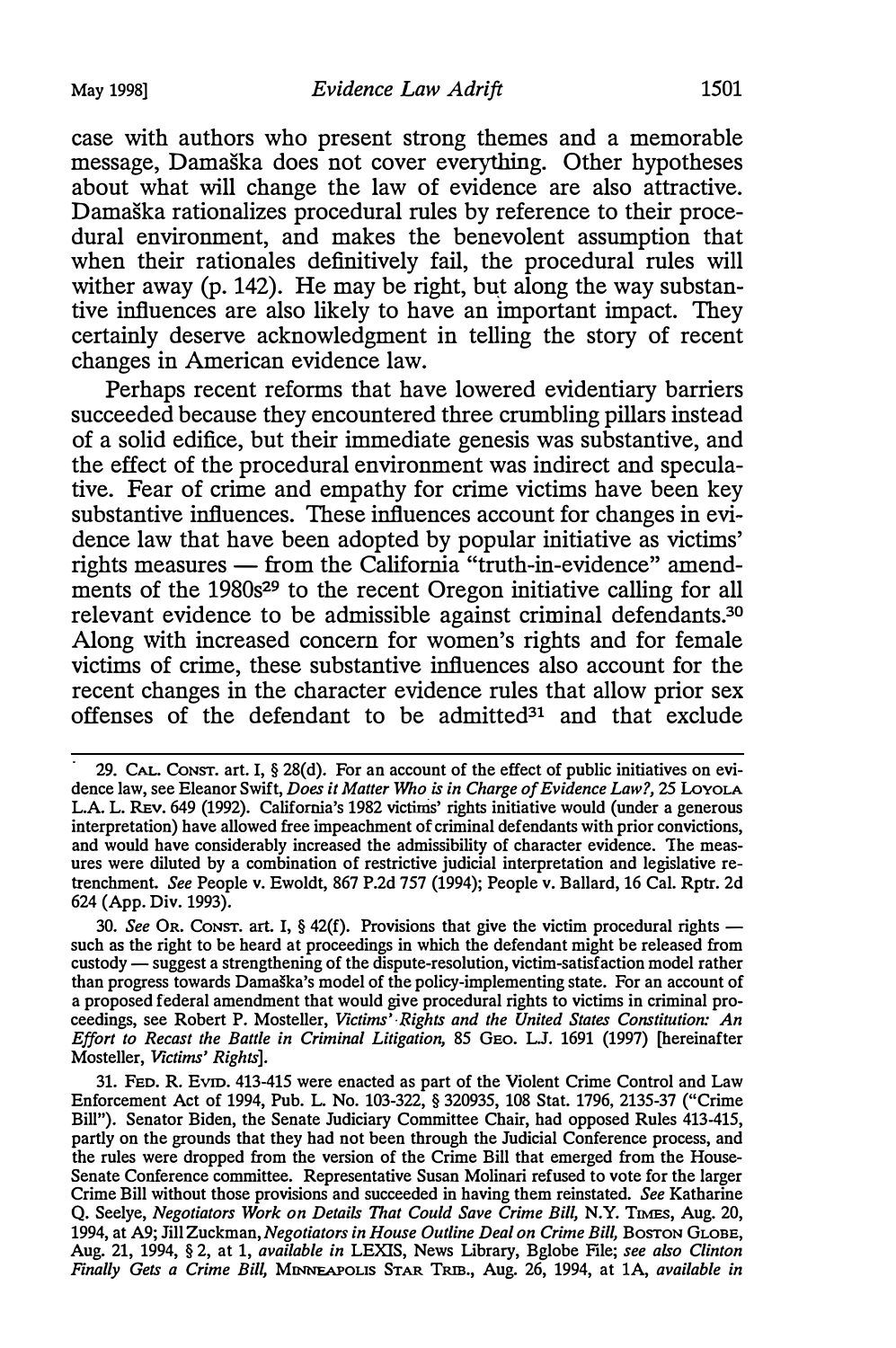evidence about the sexual history of the complainant.<sup>32</sup> There is much to be said for these provisions, but it is hard to pretend that their political genesis lay in a muted weighing of evidentiary considerations. In some instances, the pure and simple desire to increase conviction rates is as strong an explanation.

The substantive influence of crime fear, which has been so powerful in the recent past, is possibly waning now; even the popular media is carrying stories about the decline of crime.33 So the procedural pillars, strong or cracking, may for a time face only a diminished assault from substantive storms. Even a pig whose house is made of straw will have shelter a while longer if no wolf comes to blow it away.

Though Damaska does not specifically address the impact of popular perceptions about crime, crime victims, and women as crime victims, a belief that these considerations influence evidence law is broadly consistent with his framework. Substantive attempts to aid victims or dampen crime could be seen as examples of an activist state taking a policy-implementing perspective and hence, because the focus on dispute resolution has been relaxed, discarding evidence rules rooted in an adversarial dispute-resolution mentality. Thus, procedural reformers do not see a rape trial as an occasion for adjusting a dispute between the rapist and the victim, but as one in which the safety of women and their willingness to report rape must be broadly guarded. As another example of the triumph of the policy-implementing ideal, one could point to

32. See FED. R. Evm. 412. Substantive influences have also played a strong role in the dispute over admissibility of expert testimony about battered women's syndrome. See Robert P. Mosteller, Syndromes and Politics in Criminal Trials and Evidence Law, 46 DUKE L.J. 461 (1996) [hereinafter Mosteller, Syndromes].

LEXIS, News Library, Stribe File. The Crime Bill as enacted contained a proviso that the effective date of Rules 413-415 would be delayed to give the Judicial Conference a chance to respond to them. During the waiting period, the Judicial Conference issued a report oppos· ing Rules 413-415 and recommending no change in existing law; as a second choice, it recommended a flexible approach that would give judges greater power to exclude sex-crime evidence. See JUDICIAL CONFERENCE OF THE UNITED STATES, REPORT OF THE JUDICIAL CONFERENCE OF THE UNITED STATES ON THE ADMISSION OF CHARACTER EVIDENCE IN CERTAIN SEXUAL MiscoNDUCT CASES (1995), reprinted in 56 Crim. L. Rep. (ENA) No. 19, at 2140 (Feb. 15, 1995). The American Bar Association House of Delegates also passed a resolution opposing Rules 413-415. See Myrna S. Raeder, American Bar Association Criminal Justice Section Report to the House of Delegates, reprinted in 22 FORDHAM URB. L.J. 343 (1995). Congress took no action on these recommendations and the Crime Bill version of Rules 413-415 took effect.

<sup>33.</sup> For example, see Major Crimes Drop for 6th Straight Year, Police Report, CHI. TRIB., Jan. 19, 1998, § 2, at 3; Rene Sanchez, Nation's Murder Rate at a Low, Other Serious Crimes Down, WASH. PoST, Oct. 5, 1997, at A9; NBC Nightly News: Drop in Crime Rates Across Country, Including Murder Rates, Attributed Partly to Increased Police Presence (NBC television broadcast, Dec. 30, 1997); CBS Morning News: New FBI Figures Show Decline in Crime for the Fifth Year in a Row (CBS television broadcast, Oct. 6, 1997).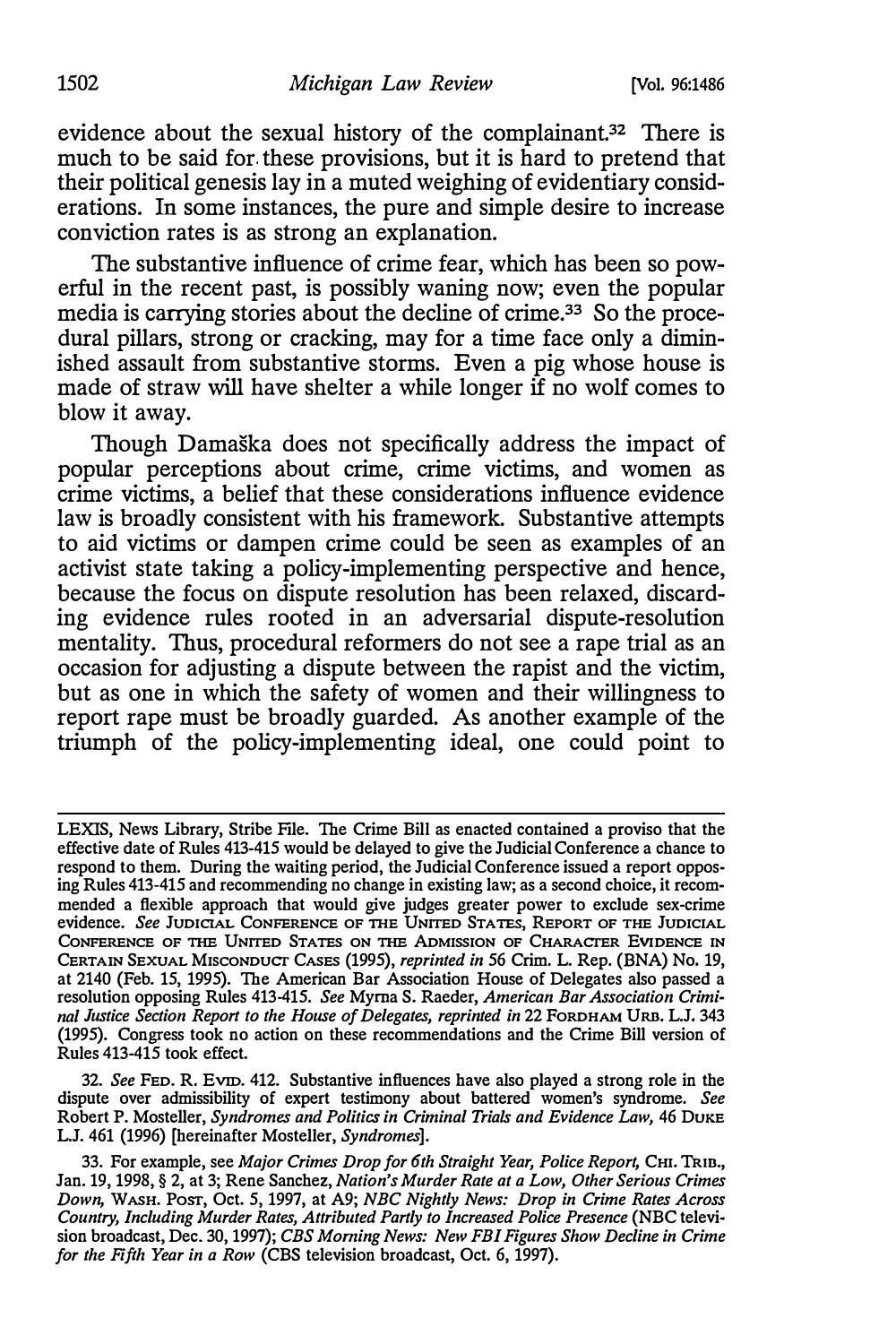changes in the hearsay rule that aid the prosecution of spousal abuse cases though the victim ceases to cooperate.34

Other changes seem to be aimed at helping victims in ways that defy an easy connection to the activist state thesis. In this category one might include statutes giving the victim a stronger role in proceedings, which could be seen as a step away from policy implementation and back to party satisfaction, $35$  and rape shield legislation that protects the victim from revelation of sexual history in court, even in situations in which the evidence might be somewhat probative.36

On the American scene, the future of evidence law will also be affected by the increasing politicization of procedural rulemaking. Procedural rulemaking will become less and less the province of legal experts. Of course, the judges and lawyers will continue to play a substantial role, both through traditional case-by-case lawmaking, and through expert judge-and-lawyer advisory committees. But legislators and lobbyists will become more influential in shaping evidence law. Even in the arcane field of pretrial civil procedure, the once-prevalent model of apolitical rulemaking  $-\overline{\ }$  under which an expert elite, free of partisan pressures, promulgated neutral transubstantive rules  $-$  is in steep decline.<sup>37</sup> In that context, politicization has shown itself in the activities of interest groups such as court reporters, psychologists, and of course lawyers, who have sought to obtain procedural favors from Congress and from the Advisory Committee.38 In the evidence context, politicians and their constituents have long been active in the creation of extrinsic rules of exclusion. Privileges have been a subject of state legislation for some time, and of course interested professional groups have had a say in their creation.39 The making of intrinsic rules, by

37. See Paul D. Carrington, Leaming from the Rule 26 Brouhaha: Our Courts Need Real Friends, 156 F.R.D. 295 (1994); Linda S. Mullenix, Hope Over Experience: Mandatory Informal Discovery and the Politics of Rulemaking, 69 N.C. L. REv. 795 (1991).

38. See Mullenix, supra note 37, at 840-57.

39. For an interesting account of the professional interest in one privilege, see Justice Scalia's dissenting opinion in *Jaffee v. Redmond*, 518 U.S. 1, 18 (1996).

Political involvement in evidence rulemaking went beyond the privilege area, however, when, through the joint operation of zeitgeist and bad luck, the Federal Rules of Evidence ended up in Congress. Perhaps because the Supreme Court's Advisory Committee overreached by setting forth detailed and controversial rules about privilege (including executive privilege in the Watergate era), Congress prevented the rules promulgated by the Court in 1973 from going into effect. See 1 WIGMORE ON EVIDENCE § 6.3 (Tillers Rev. 1983). It then proceeded to debate and change not only extrinsic evidence rules, but also some of the intrinsic ones, including the details of hearsay exceptions. Ironically, Congress ultimately decided

<sup>34.</sup> See, e.g., CAL. Evm. CODE § 1370 (West Supp. 1998) (providing for admissibility of hearsay evidence in certain circumstances in which evidence describes infliction or threat of physical injury to an unavailable witness).

<sup>35.</sup> Cf. Mosteller, Victims' Rights, supra note 30, at 1691.

<sup>36.</sup> See FED. R. Evm. 412; Harriett R. Galvin, Shielding Rape Victims in the State and Federal Courts: A Proposal for the Second Decade, 70 MINN. L. REv. 763, 807, 812-13 (1986).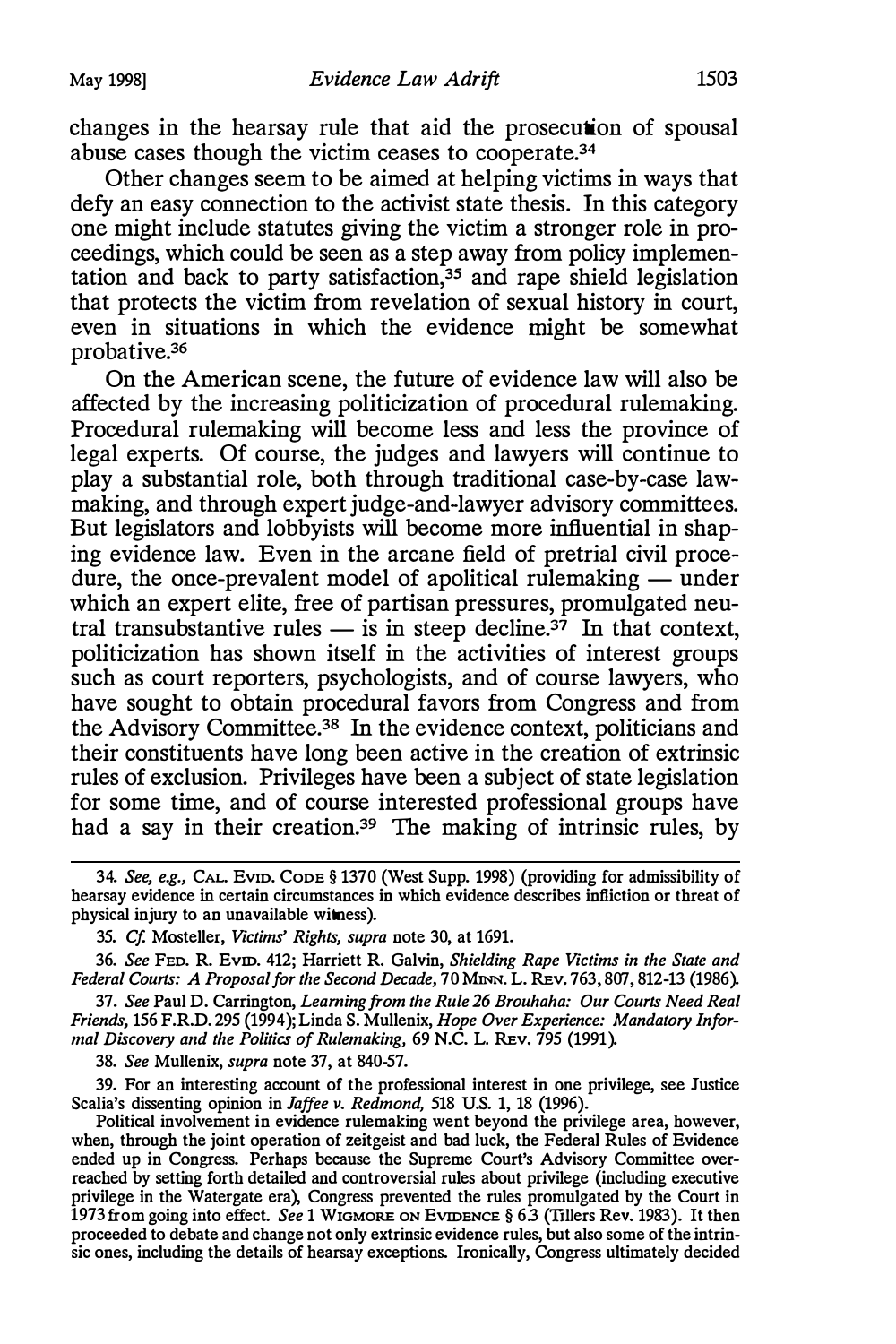contrast, has traditionally been viewed as the prerogative of judges. One would think that, especially as applied to bench trials, the setting of guidelines for fair inference falls in the core of the judicial function. After all, evidence rules deal with the raw materials of adjudicative reasoning, the database that may be used for the factfinder's conclusions. 40

But Congress and the state legislators have not left even intrinsic rules wholly to judicial rulemaking. The most recent manifestation of Congress's interest was the proposed amendment to Rule 702 in the Common Sense Legal Reforms Act<sup>41</sup> which was introduced in the House as one of the of the ten bills that made up the Republican "Contract With America."42 Part of a tort reform package, it would have codified  $Daubert^{43}$  in a way aimed at further limiting the admissibility of expert testimony in civil cases.44 On the state level, legislative interest in the details of intrinsic rules extends from laws dealing with the admissibility of DNA evidence and of expert testimony on battered women's syndrome<sup>45</sup> to tailored

to dodge the privilege issues and delegate them back to the older process of case-by-case decision. See FED. R. Evm. 501 (instructing courts to use state law and the principles of the common law, considered "in the light of reason and experience").

40. Hence some state supreme courts have suggested that, as a matter of state constitutional law, the separation of powers gives the judiciary the last word on the rules of evidence, whatever the legislature tries to provide. See, e.g., State v. Larson, 453 N.W.2d 42, 46 (Minn. 1989).

41. H.R. 10, 104th Cong. § 102 {1995). The House passed the proposed amendment to Rule 702 as part of the Attorney Accountability Act of 1995. H.R. 988, 104th Cong. § 3 {1995). The bill was introduced in the Senate but it was never considered by that body during the 104th Congress. In 1997, the bill was reintroduced and is currently pending in the House. See the Alternative Dispute Resolution and Settlement Encouragement Act, H.R. 903, 105th Cong. § 4 {1997). A similar, though more broadly worded, proposed amendment to Rule 702 was introduced in the Senate and is also currently pending consideration. See Civil Justice Fairness Act of 1997, S. 79, 105th Cong. § 302. For an account of the proposed legislation, see Nancy S. Farrell, Comment, Congressional Action to Amend Federal Rule of Evidence 702: A Mischievous Attempt to Codify Daubert v. Merrell Dow Pharmaceuticals, Inc., 13 J. CONTEMP. HEALTH L. & POLY. 523, 543-46 {1997).

42. See Attorney Accountability: Hearings Before the Subcomm. on Courts and Intellectual Property of the Committee on the Judiciary, 104th Cong. 15 {1995) [hereinafter Attorney Accountability Hearings] (statement of Rep. Ramstad testifying in support of H.R. 10).

43. Daubert v. Merrell Dow Pharmaceuticals, Inc., 509 U.S. 579 {1993).

44. Congressman Ramstad remarked to the House Judiciary Subcommittee that H.R. 10 [Common Sense Legal Reforms Act] provides concrete steps to restore efficiency, accountability and fairness to our Federal civil justice system.

Our bill also ... reforms rule 702 of the Federal Rules of Evidence so that expert testimony is not admissible unless based on scientifically valid reasoning. What we are trying to do here is merely codify the Daubert case to exclude junk science. Attorney Accountability Hearings, supra note 42, at 16-17.

45. See CAL. EVID. CODE § 1107 (West 1995) (providing for the admissibility of expert testimony on battered women's syndrome); Mosteller, Syndromes, supra note 32, at 484-91. For examples of DNA statutes, see MINN. STAT. ANN. § 634.25 (West Supp. 1998) (making DNA analysis admissible in evidence without antecedent expert testimony that method is trustworthy); MINN. STAT. ANN. § 634.26 ("[S]tatistical population frequency evidence, based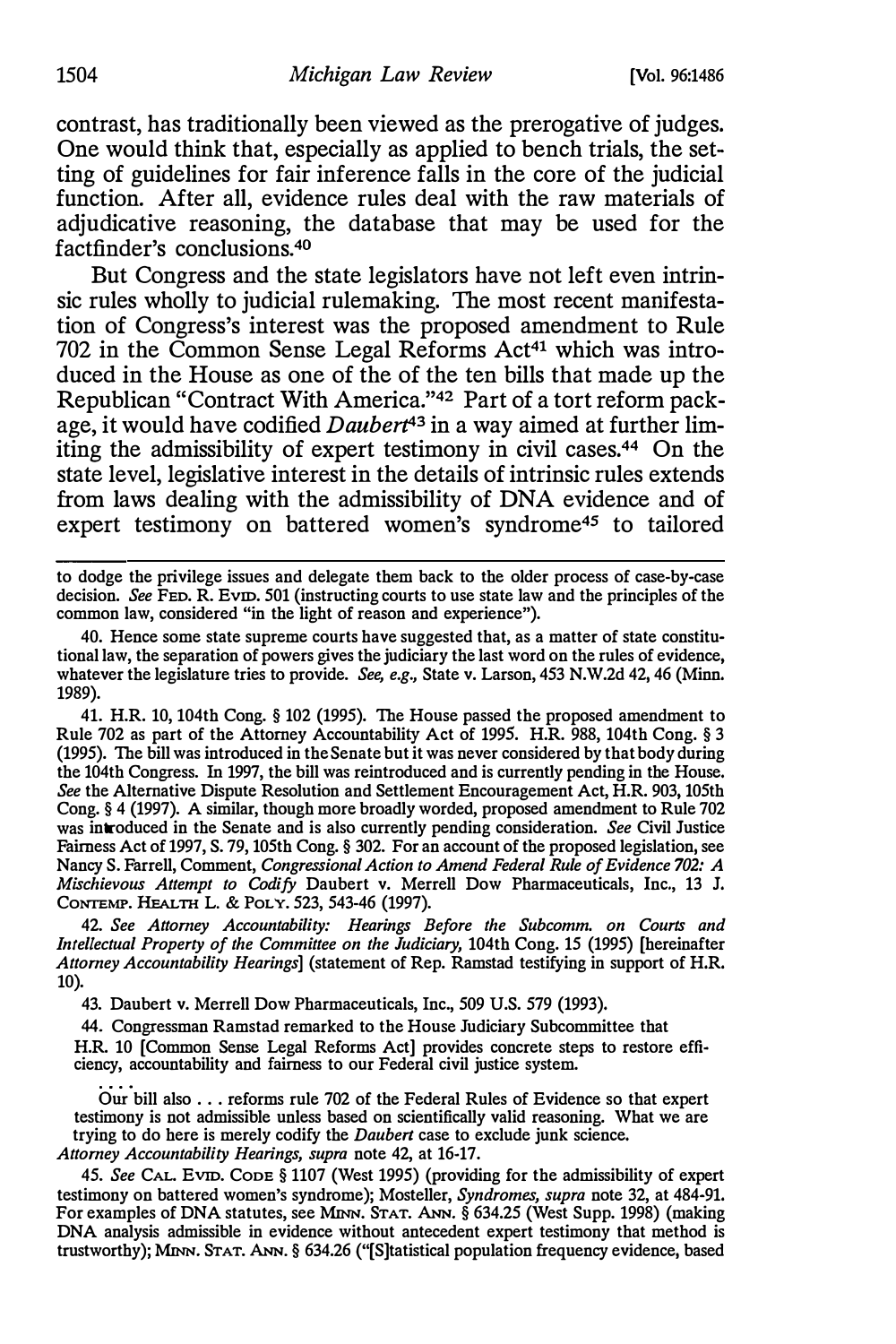exceptions to the hearsay rule aimed at child abusers<sup>46</sup> and spouse abusers.<sup>47</sup>

clining because of a shift in the intellectual climate. Elite rulemak-Perhaps faith in governance by neutral procedural experts is deing teams of judges and lawyers may have become victims of the death of Progressivism, of the final triumph of legal realism, or of postmodern skepticism about objectivity.48 At another level of intellectual climate, it seems likely that popular interest in improvement of the trial process has been fanned by the media. Cameras in the courtroom and media attention to notorious trials have exposed evidentiary rules and practices to public view and encouraged televised debate on topics such as the admissibility of prior rape convictions or the wisdom of the parent-child privilege. Other aspects of the political climate may also have made trial reform attractive to legislators; perhaps an emergent anti-statist, anti-tax consensus has led politicians to look harder for wrongs that can be righted without any budgetary consequence.

Where the involvement of politicians and their constituents in the making of evidence law will lead is unclear; it need not lead to free proof or a more rational system. It may, however, lead away from rules that are of special convenience to lawyers and judges,

A curious California example of substantive influences on rules limiting the admission of scientific evidence is the "Gotch Bill," which prohibits use of evidence of live animal experiments in product liability actions involving motor vehicles. See CAL. EVID. CODE § 1159 (West 1995). The sponsor's aim was to stop General Motors from using live animals in crash tests. See Ralph Frammolino, Wilson Signs Law Barring GM Animal Test Evidence, L.A. TIMES, July 15, 1992, at B2.

46. See, e.g., CAL. Evm. CODE § 1228. For a discussion of statutory innovations, see Robert P. Mosteller, Remaking Confrontation Clause and Hearsay Doctrine under the Challenge of Child Sexual Abuse Prosecutions, 1993 U. ILL. L. REV. 691.

47. See CAL. Evm. CoDE § 1370 (West Supp. 1998). This provision was enacted partly in response to the court's exclusion of hearsay evidence of threats, stalking, and physical abuse in the OJ. Simpson case. See infra note 53 and accompanying text.

48. By the sentence in text, I mean only to suggest an intellectual climate in which faith in professionalism, expertise, neutral principles, and objectivity may be fading. Cf. Kenneth W. Graham, Jr., The Persistence of Progressive Proceduralism, 61 TEXAS L. REv. 929, 940-48 (1983) (book review) (attacking "progressive proceduralism" from viewpoint of trials as theater and political struggle rather than as effort at rational inquiry); Kenneth W. Graham, Jr., "There'll Always be an England": The Instrumental Ideology of Evidence, 85 MICH. L. REv. 1204, 1220-22, 1228-34 (1987) (book review) (same).

on genetic or blood test results, is admissible to demonstrate the fraction of the population that would have the same combination of genetic markers as was found in a specific human biological specimen."). The Minnesota Supreme Court had a more conservative approach to the admissibility of DNA statistical population frequency evidence than did the Minnesota legislature, and that difference of opinion, coupled with the court's view that the separation of powers gave the court the final word on evidence law, caused a curious constitutional confrontation. Frustrated with the court's unwillingness to follow statutory mandates on the admissibility of DNA testimony, legislators prepared an amendment to the Minnesota Constitution providing that DNA evidence was admissible. See David Shaffer, High-tech DNA Evidence Spawns Legal Showdown, State High Court Balks on Effort to Ease Rule, ST. PAUL PIONEER PRESs, Jan. 9, 1994, at lA. While the amendment was pending, the court capitulated in State v. Bloom, 516 N.W.2d 159 (Minn. 1994).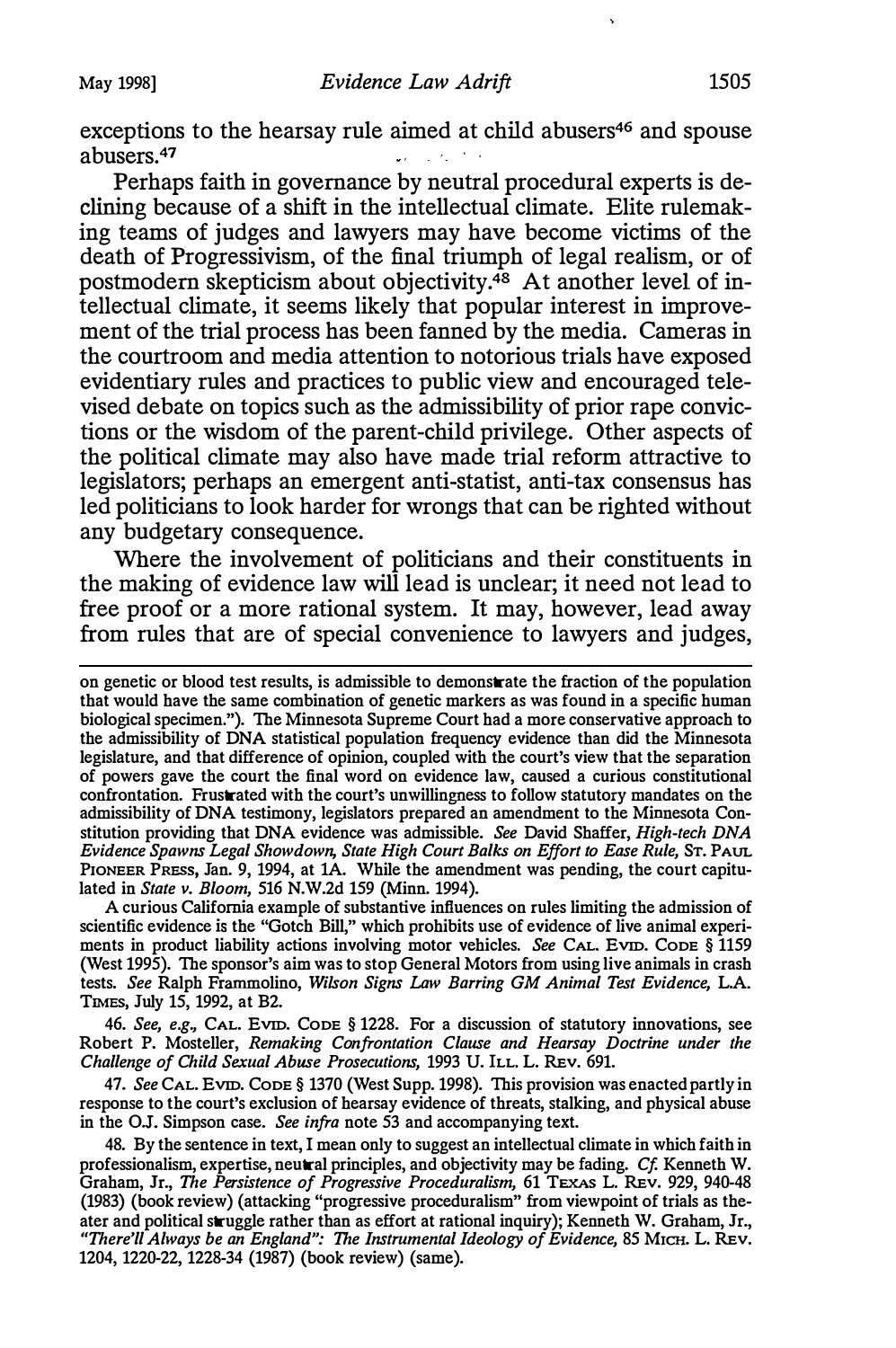and toward ones that favor victims, witnesses, or other participants. One might see, for example, a reduction of the power and influence of lawyers in a professionally dear role, that of cross-examination. To the extent that the rulemaking influence of lawyers and judges is reduced, rules like the hearsay rule and the ban on character evidence are in peril. Trial lawyers are the lovers of such rules, treasuring their hard-won knowledge, defending their traditions, and valuing the dominant role that the rules give them.

The joint effects of politicization and of substantive influences could become more potent if criminal rules of evidence become unpacked from civil rules. The transubstantive nature of the rules of evidence and the drafting role of life-tenure judges may have given the rulemakers greater allegiance to a neutral-rationalist ideal, and lessened their concern about the impact of the rules upon particular constituencies.49 If the criminal and civil rules were separate codes drafted politically, one could easily imagine different rules for expert testimony in criminal and civil cases.50 Prosecutors might lobby for a more relaxed regime for experts in criminal cases, so that traditional forensic experts could continue to testify despite a shaky scientific basis,<sup>51</sup> while manufacturers might lobby for a rigorous regime in civil cases, to protect them from the depredations of lawyers using "junk science" to show the ill effects of products.

#### **CONCLUSION**

The intrinsic exclusionary rules are in peril, but only partly because of Damaska's three crumbling pillars. The rule against character evidence is likely to be influenced as much by public attitudes

<sup>49.</sup> Cf. Paul D. Carrington, Aim of Mandatory Disclosure Was to Save Judicial Rulemaking, INSIDE LITIG., May 1994, at 10, 14 ("Capitol Hill is a different kind of place from committee rooms of the U.S. Judicial Conference. One thing you can admire about the life tenure of federal judges is that it does liberate them from a sense of obligation to constituencies .... [T]hey are not particularly interested in whose ox is being gored by a particular rule.").

<sup>50.</sup> Such a division was attempted in H.R. 988, 104th Cong. § 3 (1995), supra note 41. See David L. Faigman, Making the Law Safe for Science: A Proposed Rule for the Admission of Expert Testimony, 35 WASHBURN L.J. 401, 404 n.7 (1996) ("[T]he most outrageously political provision in the Bill [H.R. 988] is section (d), which limits the rigorous review of scientific evidence to civil cases. Since prosecutors are the biggest consumers of science in court, it is not difficult to see the politics behind this provision. In effect, given the values supposedly behind this law, it allows prosecutors to use junk science, while civil litigants must demonstrate valid science.").

<sup>51.</sup> See, e.g., 2 DAVID L. FAIGMAN ET AL., MODERN SCIENTIFIC EVIDENCE 188-224 (questioning the scientific basis for talker identification); id. at 79-123 (handwriting identification). Cf. Michael J. Saks, What DNA "Fingerprinting" Can Teach the Law about the Rest of Forensic Science, 13 CARDOZO L. REv. 361 (1991) (proposing that other forensic sciences be subject to the same scrutiny as DNA fingerprinting). The proliferation of civil and criminal forensic experts raises the disturbing prospect that, with the politicization in intrinsic evidentiary rules, these experts will seek and acquire legislative protection from assaults on the admissibility of their expertise.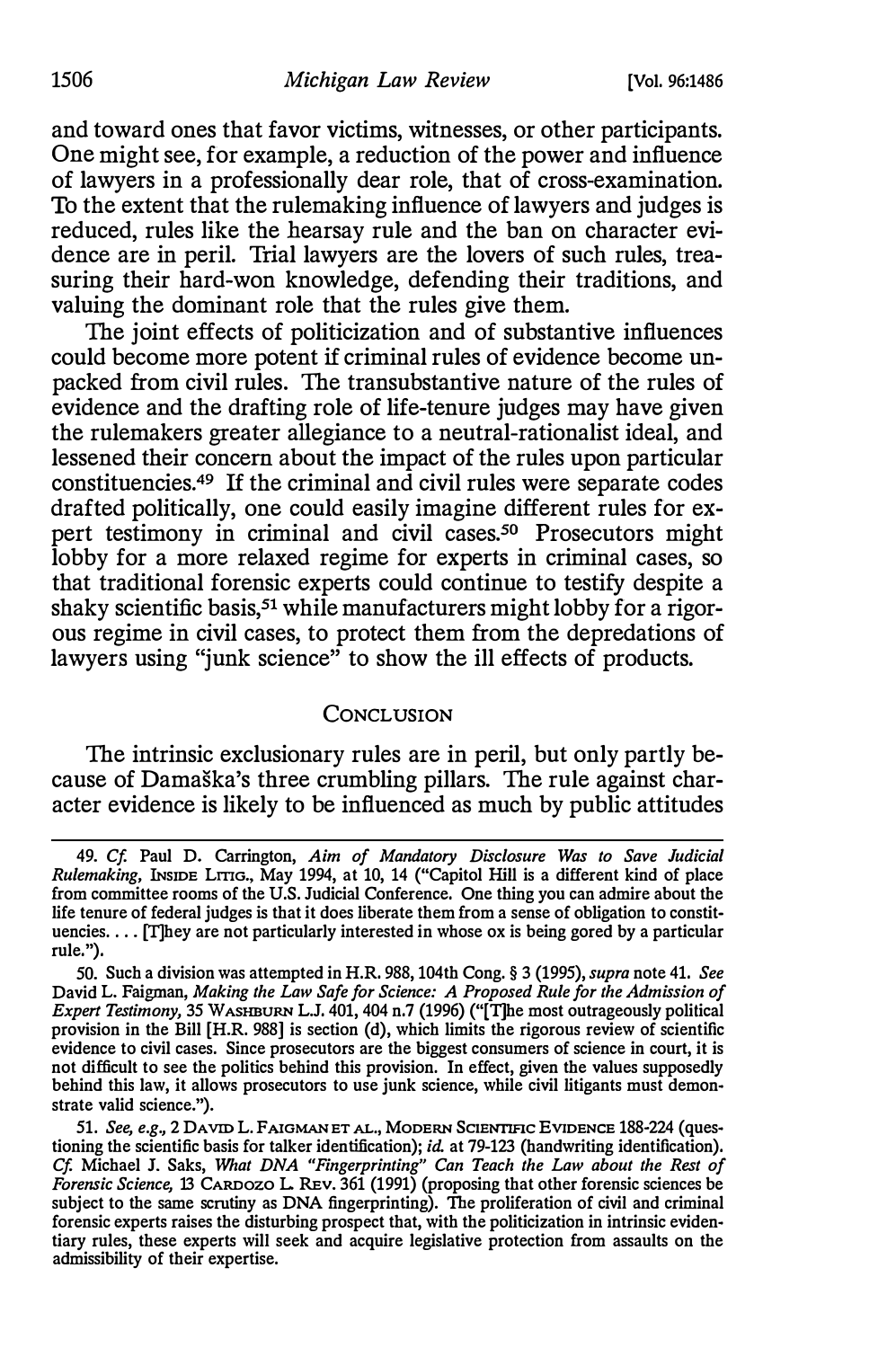toward crime as by any change in the three pillars, though of course a deterioration of the pillars could weaken resistance to politically inspired changes in the rules. The rules limiting expert testimony are likely to be more affected by scientization than by changes in the three pillars. The exclusionary barriers may be raised in an attempt to protect against "junk science" while the system readies itself for some of the more drastic changes that are likely to occur if real scientists become regularly involved.

That leaves the hearsay rule. One might expect that an increased use of unitary courts (making it harder to prevent the factfinder from learning the content of excluded statements) and the spreading out of trial proceedings (making it possible to give the opponent of hearsay an opportunity to seek out the declarant or information about the declarant) would lead to further relaxation of the rule. But it is unclear, at least in the United States, that jury trial is really abating,<sup>52</sup> so we will have to await events to see whether unitary trials will dominate. Moreover, hearsay is less vulnerable to tinkering by reformers with substantive agendas because it is hard to foresee which way the hearsay rule will cut  $-$  sometimes it helps the prosecution, sometimes the defense, sometimes business, sometimes the consumer. Although the hearsay ban occasionally attracts political attention,<sup>53</sup> usually it is unaffected by sensational trials and changes in public opinion. So trial lawyers will probably retain their influence over the shaping of the rule, and lawyers tend to support the ban on hearsay evidence.<sup>54</sup> It enhances their professional role, glorifying cross-examination and increasing the opportunity for it. At any rate, lawyers of all stripes tend to be procedurally conservative,55 disfavoring any change in the rules of

<sup>52.</sup> See supra text accompanying notes 14-19.

<sup>53.</sup> Consider CAL. EVID. CODE § 1370 (West Supp. 1998), inspired by the O.J. Simpson case. The amendment, expedited legislation that became effective before the Simpson civil trial, was partially a response to the exclusion of Nicole Simpson's diary entries in the criminal trial. The Senate Rules Committee Report stated that there was a "deficiency" in hearsay law and that the "most notable recent examples of this deficiency in California law is the exclusion of hearsay statements made by Nie[ Joie Brown to her diary and to others, describing threats and physical abuses by Orenthal Simpson." SENATE RULES CoMM., Senate Floor Bill No. AB2068: Committee Analysis (Cal. Aug. 14, 1996) available in LEXIS, Legis Library, Cacomm File; see also 1996 CAL. LEGIS. SERV. 416 (West); William Claiborne, For Simpson Civil Trial, New Players and New Rules: Away from TV Cameras, Defendant to be Compelled to Testify Before Santa Monica Jury, WASH. PoST, Sept. 16, 1996, at Al (discussing application of new law on hearsay evidence to Simpson civil trial); Duke Helfand, Defense Bid to Question Clark, Darden Rejected, L.A. TIMES, Sept. 5, 1996, at B3.

<sup>54.</sup> On lawyers as opponents of hearsay change, see Roger Park, A Subject Matter Approach to Hearsay Refonn, 86 M1CH. L. REv. 51, 67-68 (1987).

<sup>55.</sup> Bentham put it uncharitably in his continuation of the unfavorable comparison between lawyer factfinders and peasant factfinders: "The peasant wants only to be taught, the lawyer to be untaught: an operation painful enough, even to ordinary pride, but to pride exalted and hardened by power, altogether unendurable." 1 JEREMY BENTHAM, RATIONALE OF JUDICIAL EVIDENCE 8 (John s. Mill ed., 1827) (emphasis in original).